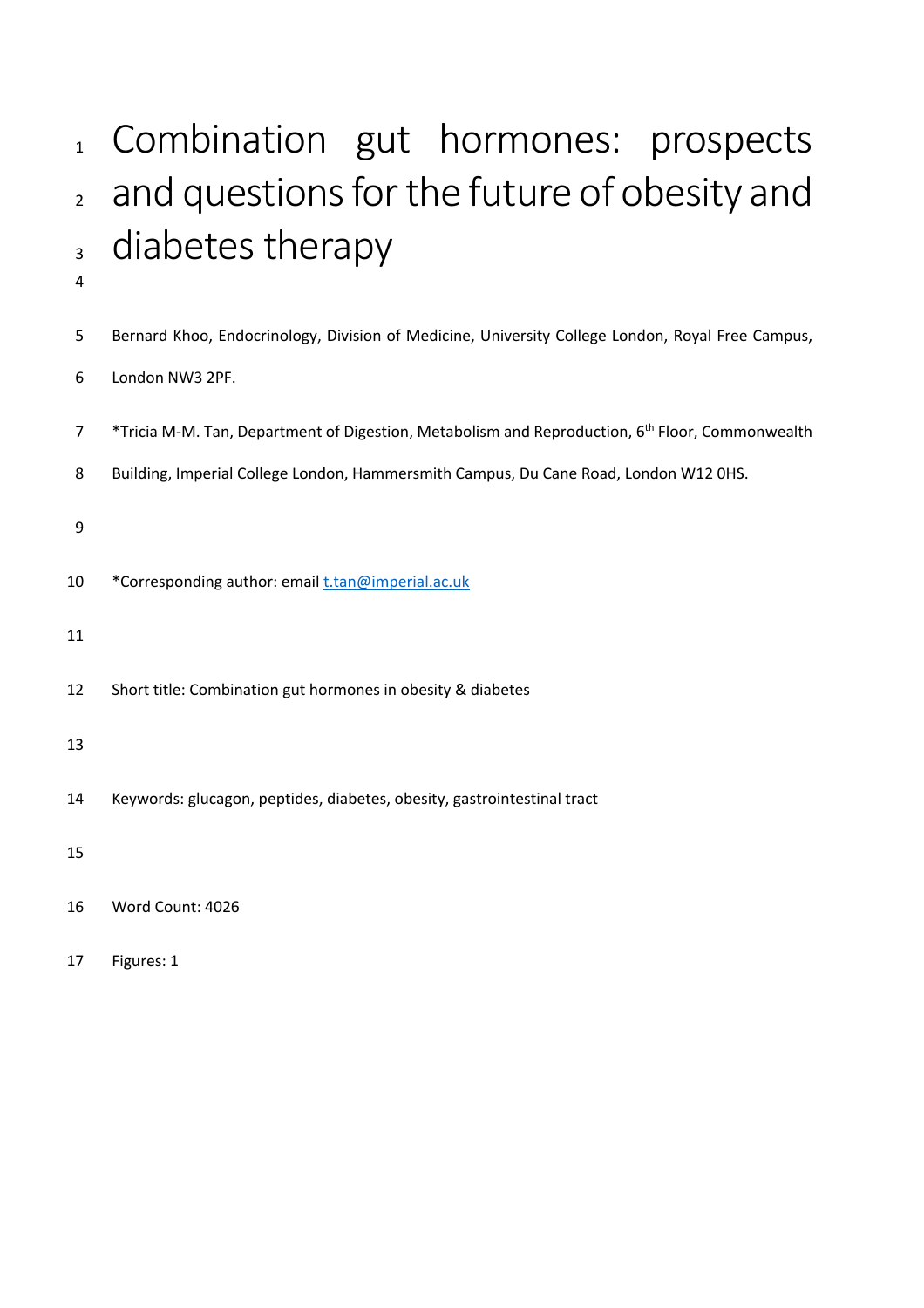#### Abstract

19 Obesity represents an important public health challenge for the  $21<sup>st</sup>$  century: globalised, highly prevalent and increasingly common with time, this condition is likely to reverse some of the hard-won 21 gains in mortality accomplished in previous centuries. In the search for safe and effective therapies for obesity and its companion, type 2 diabetes mellitus (T2D), the gut hormone glucagon-like peptide-23 1 (GLP-1) has emerged as a forerunner and analogues thereof are now widely used in treatment of obesity and T2D, bringing proven benefits in improving glycaemia and weight loss, and, notably, cardiovascular outcomes. However, GLP-1 alone is subject to limitations in terms of efficacy; as a result, investigators are evaluating other gut hormones such as glucose-dependent insulinotropic 27 peptide (GIP), glucagon and peptide YY (PYY) as possible partner hormones that may complement and enhance GLP-1's therapeutic effects. Such combination gut hormone therapies are in pharmaceutical development at present and are likely to make it to market within the next few years. This review examines the physiological basis for combination gut hormone therapy and presents the latest clinical results that underpin the excitement around these treatments. We also pose, however, some hard questions for the field which need to be answered before the full benefit of such treatments can be realised.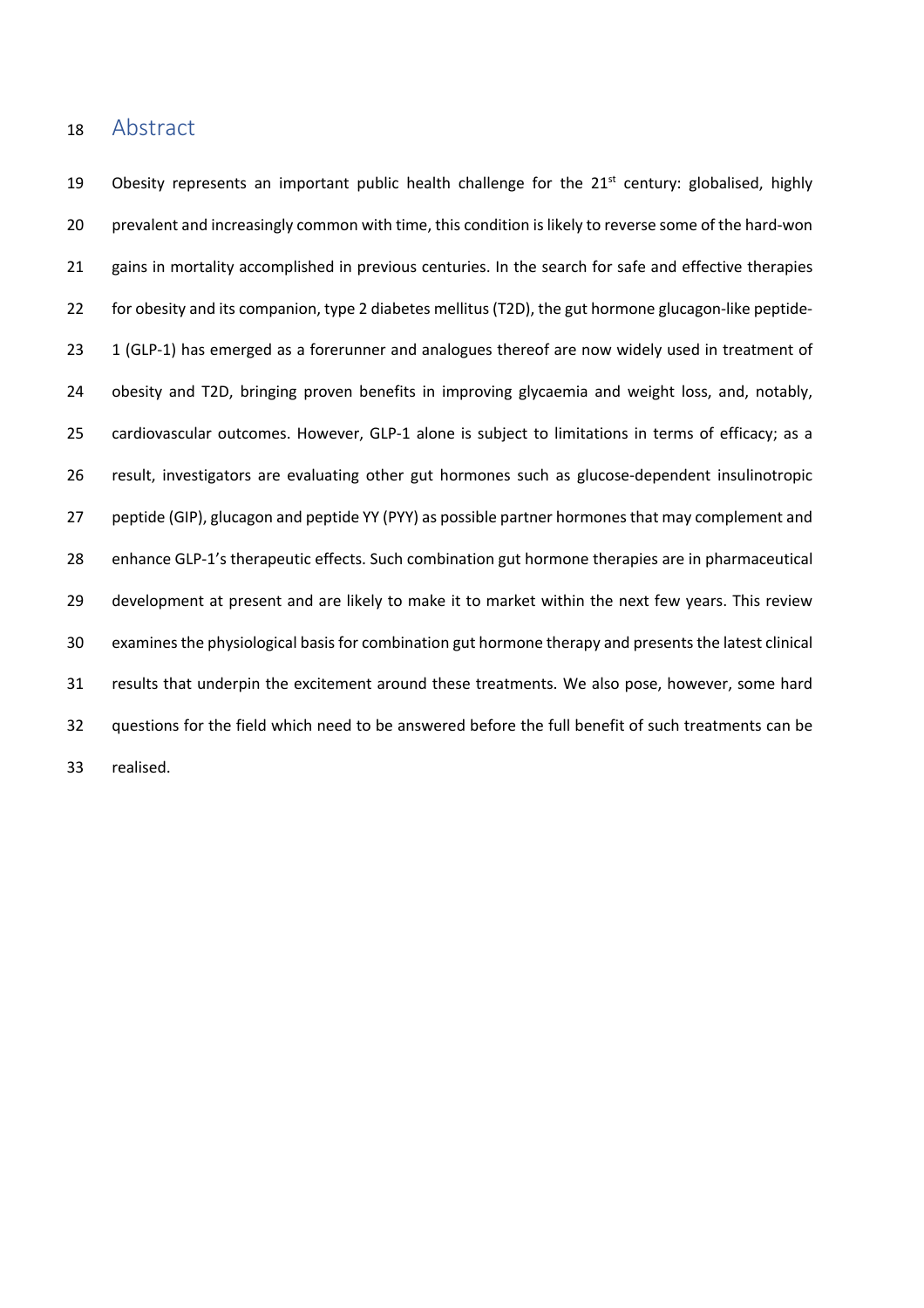Obesity affects approximately 13% of the world's adult population with 39% being overweight (World Health Organisation, 2020). It is a multi-systemic disease state with serious co-morbiditiesthat include cardiovascular disease, type 2 diabetes (T2D), hypertension, hyperlipidaemia, obstructive sleep apnoea, subfertility, cancers (breast, ovary, prostate, liver, endometrium, colon), and fatty liver disease/steatohepatitis leading to cirrhosis and liver failure. Key drivers of this tidal wave of obesity include poor nutrition from highly processed foods tuned to appeal to our hedonic responses, reduced or no opportunities for physical activity imposed by the physical environment and lifestyle choices, 41 genetic factors which play a role in determining susceptibility to obesity and its complications, epigenetic factors arising from prenatal exposure to obesogenic influences and the less well understood phenomenon of microbiotal alteration leading to increased absorption of energy from food and a pro-inflammatory milieu driving the metabolic imbalances and deleterious consequences of obesity (De Lorenzo et al., 2020).

 Much time and money have been spent on finding effective, safe, sustainable and cost-effective treatments for obesity and its cohort T2D. Lifestyle changes focusing on weight loss via calorie restriction, even despite modest weight losses, are overall effective in reducing mortality (Ma et al., 2017) and are judged cost-effective (Avenell et al., 2018). Pharmacotherapy utilising a variety of approaches such as pancreatic lipase inhibition (orlistat), cannabinoid receptor antagonism (rimonabant), 5-HT receptor activation (fenfluramine, sibutramine, lorcaserin), sympathetic nervous system activation (phentermine, sibutramine), combined activation of appetite-regulating pro- opiomelanocortin neurones (bupropion/naltrexone), and MetAP2 inhibition (beloranib) have been modestly effective in reducing weight but have been beset by adverse effects (Khera et al., 2016) which has led to the withdrawal of most of these treatments from development or the market. Bariatric surgery, for example Roux-en-Y gastric bypass (RYGB) or sleeve gastrectomy, has emerged over the past 4 decades as the most effective treatment for obesity, with documented long-term benefits in reducing mortality (Sjöström, 2013). Moreover, the prospect of enforcing the remission of obesity-associated T2D with surgery (Schauer et al., 2017), has led to recommendations that this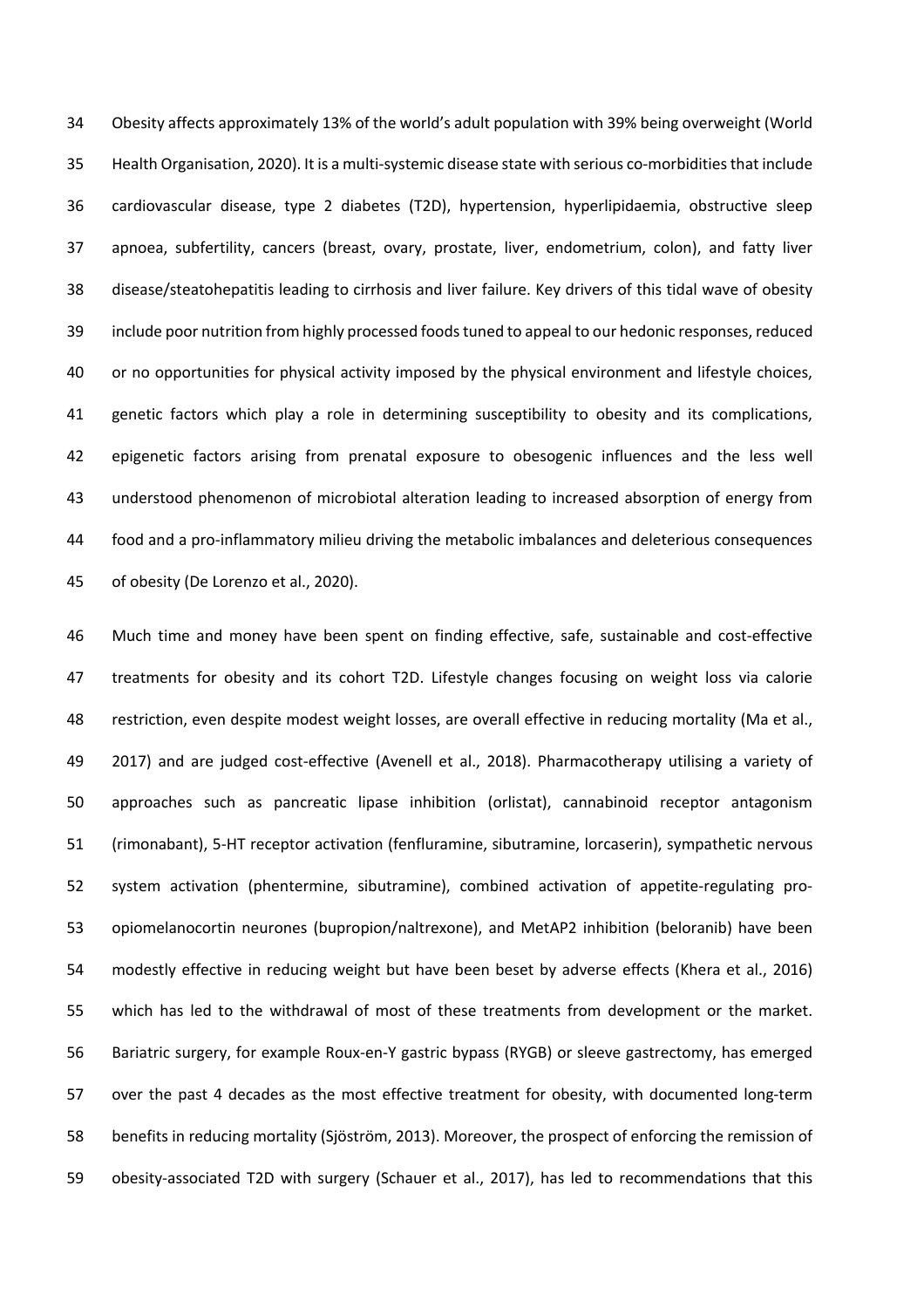modality is considered for this condition (Rubino et al., 2016). However, the scalability of bariatric surgery is limited by the number of specialist surgeons/facilities for this surgery, the fact that some surgical candidates may not be fit enough to undertake surgery and the fact that many people remain apprehensive about taking up this option. Moreover, even though perioperative mortality is low, postoperative complications such as post-bariatric hypoglycaemia (Tharakan et al., 2017) can be extremely troublesome. Lastly, bariatric surgical procedures are 'one size fits all', where patients undergo standardised procedures but end up with less-than-predictable results in terms of weight loss, impact on obesity-related T2D and long-term weight regain (King et al., 2019). As a result, there is still an unmet need for other approaches to the treatment of obesity and associated T2D. The gut hormones, led by GLP-1, have emerged over the past few years as a potential answer to this need. This review will discuss the rationale for combination gut hormone therapies, the latest clinical evidence underpinning these therapies, and will conclude with some important unanswered questions regarding the prospects for these therapies.

### GLP-1: the gut hormone path-finder

 Glucagon-like peptide 1 (GLP-1) is the most extensively studied gut hormone with translational and clinical evidence for its efficacy (Holst, 2007). It is an alternatively processed product of the proglucagon peptide, secreted from neuroendocrine L-cells in the small intestine in response to nutrient ingestion. GLP-1 has pleiotropic roles, famously as an incretin hormone, stimulating glucose- dependent insulin secretion from β cells (Drucker and Nauck, 2006). Additional physiological effects 79 include suppression of glucagon secretion from  $\alpha$  cells (likely via stimulation of  $\delta$  cell paracrine somatostatin secretion) (Campbell and Drucker, 2013), inhibition of gastric emptying and small bowel motility (Nauck et al., 2011), suppression of appetite and food intake leading to subsequent weight 82 loss (Naslund et al., 2004, Bagger et al., 2015), and cardioprotective and anti-inflammatory effects 83 (Marx and Libby, 2018). GLP-1 analogues that incorporate resistance to dipeptidyl dipeptidase-IV 84 (DPP-IV) breakdown and other modifications that enable convenient daily or even weekly dosing are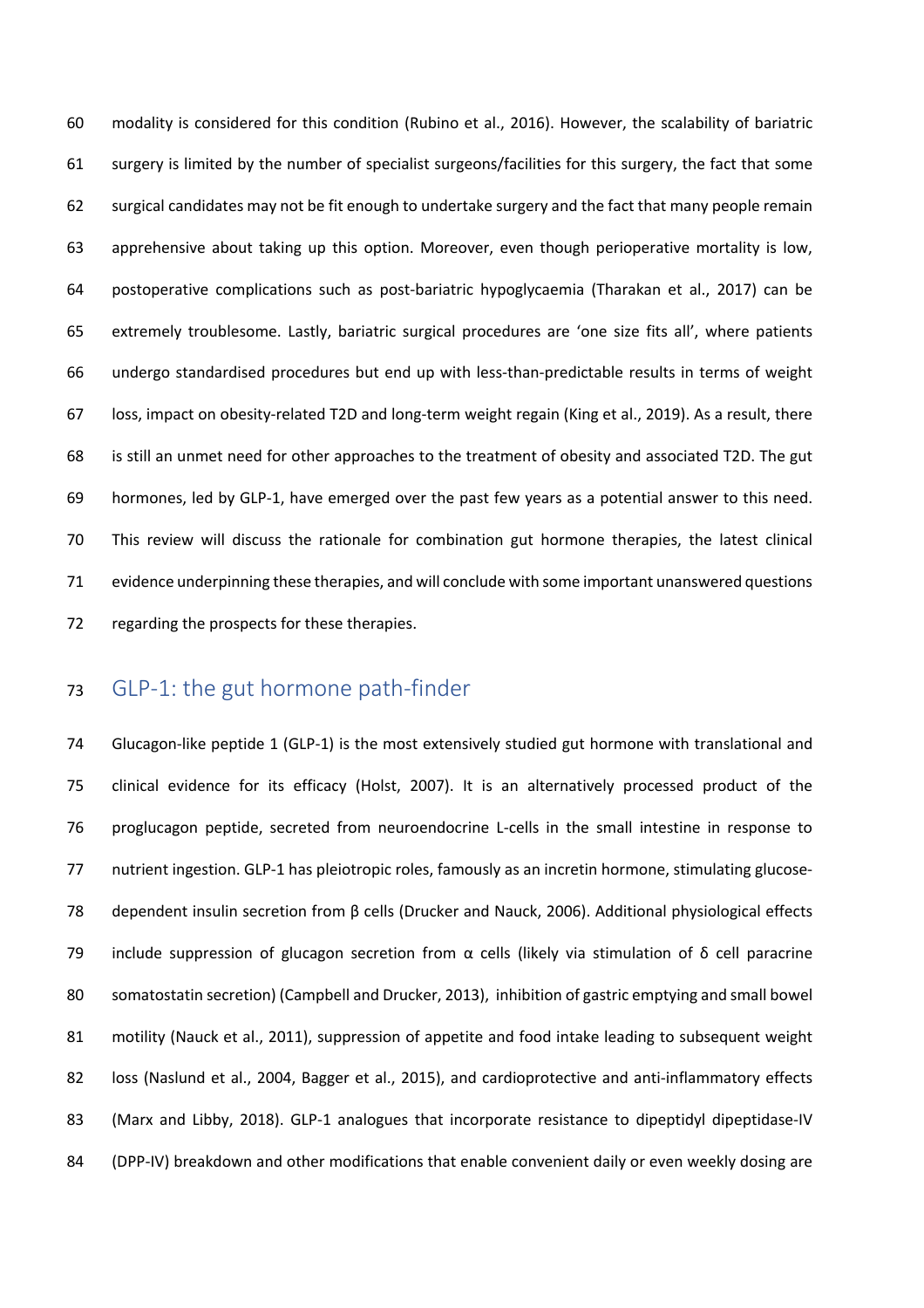now in routine clinical use, examples being exenatide, lixisenatide, liraglutide, dulaglutide, albiglutide, and semaglutide. The efficacy of these drugs in ameliorating T2D as judged by HbA1c has been well 87 proven. Moreover, the glucose-dependence of the insulin release occasioned by GLP-1 minimises the risks of hypoglycaemia. GLP-1 analogues are now firmly established in international treatment 89 pathways (Buse et al., 2020). Oral GLP-1 analogues (Pratley et al., 2019) are now approved and are likely to expand the numbers of people with T2D taking this class of medications.

 Given that GLP-1 analogues were associated with appreciable weight loss effects when given for T2D (Potts et al., 2015), it was natural to examine their effects when given for obesity as the primary indication, for example, the SCALE Phase 3 trials demonstrated that liraglutide at doses of 3 mg daily led to a placebo corrected 4% mean weight loss (Pi-Sunyer et al., 2015). Greater magnitudes of weight loss were obtained in a Phase 2 trial of liraglutide's successor, semaglutide, which achieved 13.8% weight loss at the 0.4 mg/day dose vs 11.2% with liraglutide 3 mg/day and 2.3% for placebo. However, this enhanced efficacy was associated with more frequent adverse events, mainly nausea, diarrhoea, constipation and vomiting (O'Neil et al., 2018).

 As alluded to, GLP-1 has protective effects on the cardiovascular system, including anti-inflammation, ischaemic cardioprotection, natriuresis and diuresis, inhibition of platelet aggregation and suppression of postprandial lipid excursions (Drucker, 2016). These benefits have been borne out in a series of cardiovascular outcome trials in the context of T2D with established cardiovascular disease or at high risk for such disease, such as ELIXA (lixisenatide), LEADER (liraglutide), SUSTAIN-6 (semaglutide), EXSCEL (exenatide LAR), HARMONY Outcomes (albiglutide), REWIND (dulaglutide) and PIONEER-6 (oral semaglutide). As a class, these drugs reduce major adverse cardiovascular events by 12%, death from cardiovascular causes by 12%, fatal or non-fatal stroke by 16%, fatal or non-fatal myocardial infarction by 9% and all-cause mortality by 12%, hospital admission for heart failure by 9%. Moreover, the trials provide evidence for benefits for kidney disease where a composite kidney outcome (development of new-onset macroalbuminuria, a decline in estimated glomerular filtration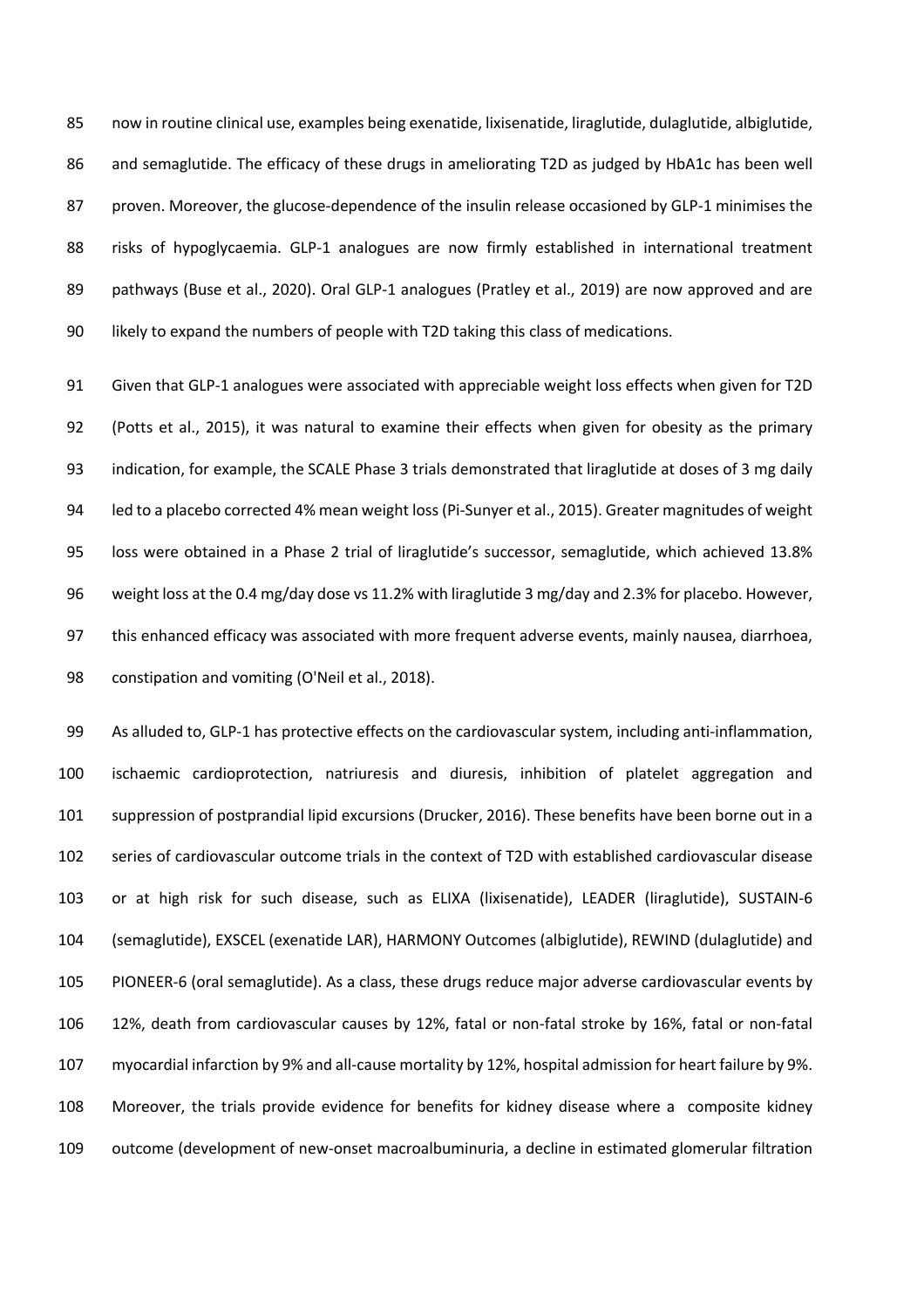rate/increase in serum creatinine, progression to end-stage kidney disease, or death attributable to kidney causes) is reduced by 17%, mainly driven by a reduction in urinary albumin excretion (Kristensen et al., 2019). GLP-1 analogues are now recommended for people with T2D who are at high risk of cardiovascular disease (Buse et al., 2020).

 A *post hoc* analysis of the SCALE trials in people with obesity (who were not specifically selected for high risk of cardiovascular disease) has suggested that there is a reduction in cardiovascular events (hazard ratio 0.42) with high-dose liraglutide but with wide confidence intervals (0.17-1.08) (Davies et al., 2018). In comparison, other treatments for obesity have either demonstrated adverse cardiovascular outcomes (e.g. sibutramine) or appear to be neutral/safe in this respect (e.g. lorcaserin). Dedicated cardiovascular outcomes trials for this treatment indication are required to definitively demonstrate cardiovascular safety (and, hopefully, benefit) in this population and are forthcoming (e.g. SELECT: ClinicalTrials.gov NCT03574597).

 To summarise, GLP-1 analogues are mature clinical treatments for T2D and obesity. However, at the highest doses, patients commonly experience gastrointestinal side effects, typically nausea, vomiting, alterations in bowel habit and abdominal pain, which limits the dose that can be given. Moreover, GLP-1 does not increase (or may even reduce) energy expenditure in humans (Flint et al., 2000). As a result, the magnitude of weight loss observed with GLP-1 analogues, although valuable, is limited with 1 in 3 failing to achieve a minimal 5% weight loss even with high-dose liraglutide (Pi-Sunyer et al., 2015). As a result, investigators have considered the use of GLP-1 in combination with other gut hormones that may bring complementary benefits, and this has led to a search for suitable partners 130 or partner activities as outlined in the following sections.

#### GIP: twinning with GLP-1

 Glucose-dependent insulinotropic polypeptide (GIP) is the partner incretin to GLP-1. GIP is secreted by neuroendocrine K cells in the duodenum and jejunum in response to nutrient ingestion. GIP is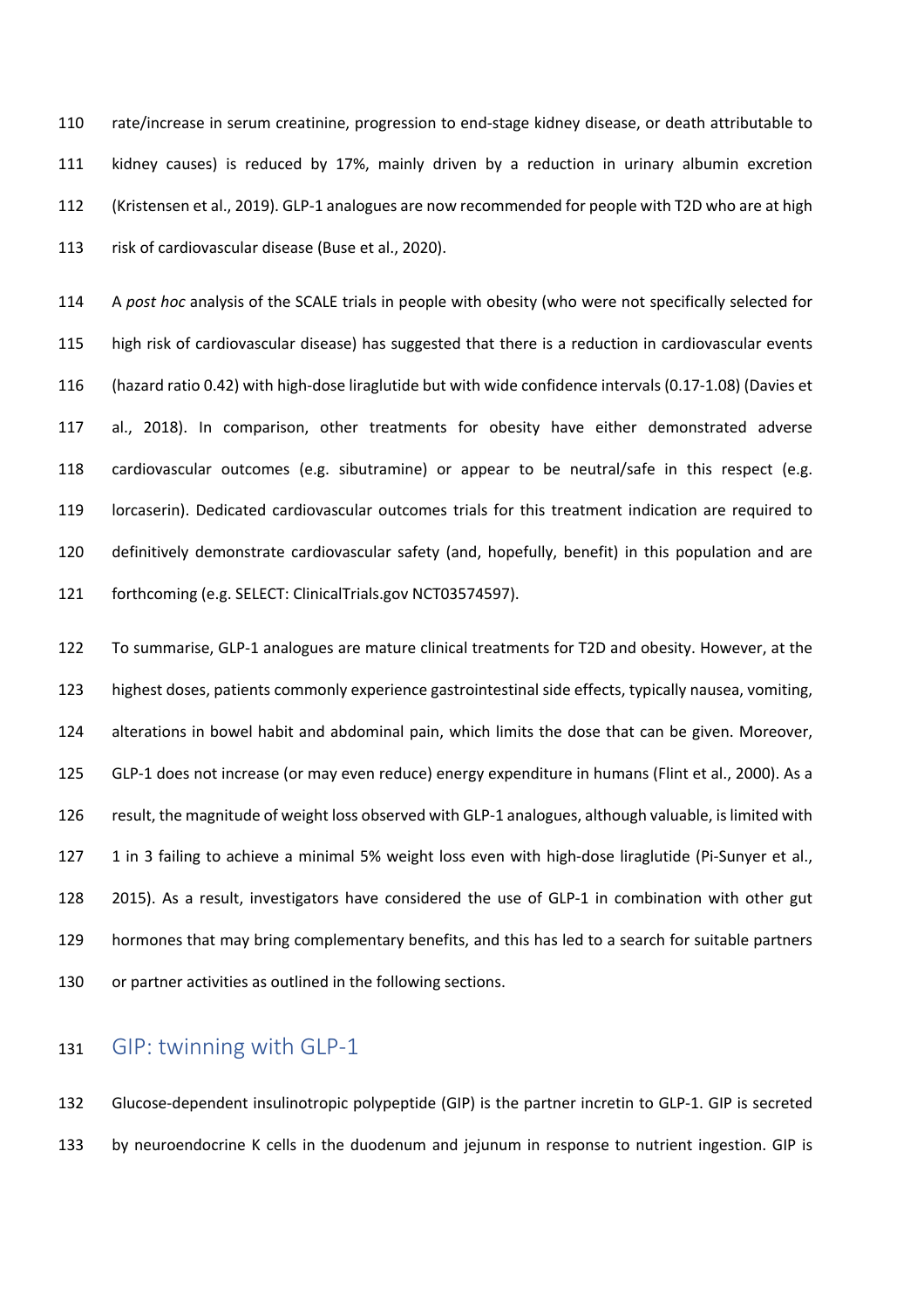thought to have a 'stabilizer' effect on glucose levels: during hyperglycaemia, GIP is insulinotropic but does not alter glucagon release, whereas during hypoglycaemia it increases glucagon release (hence increasing glucose levels) and does not affect insulin secretion (Christensen et al., 2011). At first blush, this might make GIP an ideal partner for GLP-1, but other properties of GIP make it less than desirable for the treatment of obesity and diabetes. GIP promotes lipid deposition in subcutaneous adipocytes in the context of obesity and T2D, possibly leading to further exacerbation of these conditions (Thondam et al., 2017). Unlike GLP-1, GIP does not reduce appetite and the combination of GLP-1 with GIP does not lead to any more significant appetite reduction than GLP-1 alone (Bergmann et al., 2019). GIP's insulinotropic actions and amelioration of glycaemia are impaired in the context of T2D. As a result, some investigators have even explored the idea of GIP antagonism as a concept for therapy (Gasbjerg et al., 2018), but the potential of this approach is not yet clear.

 A ray of hope for GIP comes from the observation that in the context of T2D, insulin therapy and normalization of glucose levels restores the favourable incretin effects of GIP (Hojberg et al., 2009), opening the possibility that a GLP-1/GIP combination (dubbed a 'twincretin') might be effective, the GLP-1 leading to normalisation of glycaemia and enabling GIP to exert its beneficial effects. Although short-term co-infusion studies of GLP-1/GIP do not show any decided advantage of the combination over GLP-1 alone (Daousi et al., 2009, Bergmann et al., 2019, Gasbjerg et al., 2019), twincretin drugs are nevertheless being pursued by the pharmaceutical industry (Finan et al., 2013). The early results from Lilly's twincretin tirzepatide have created some excitement in the area. Tirzepatide is a unimolecular agonist of GLP-1 and GIP with a deliberate bias towards GIP over GLP-1 activity (Coskun et al., 2018). When tested in Phase 2 in people with T2D and obesity, tirzepatide appears to have significantly superior effects on glycaemia and weight loss in comparison to the benchmark GLP-1 analogue dulaglutide, although this seems to occur at the expense of more gastrointestinal side effects (Frias et al., 2018). Novo Nordisk's twincretin, NNC0090-2746, has more balanced GLP-1 and GIP activity and early clinical trials of this analogue have shown improvements in HbA1c and weight over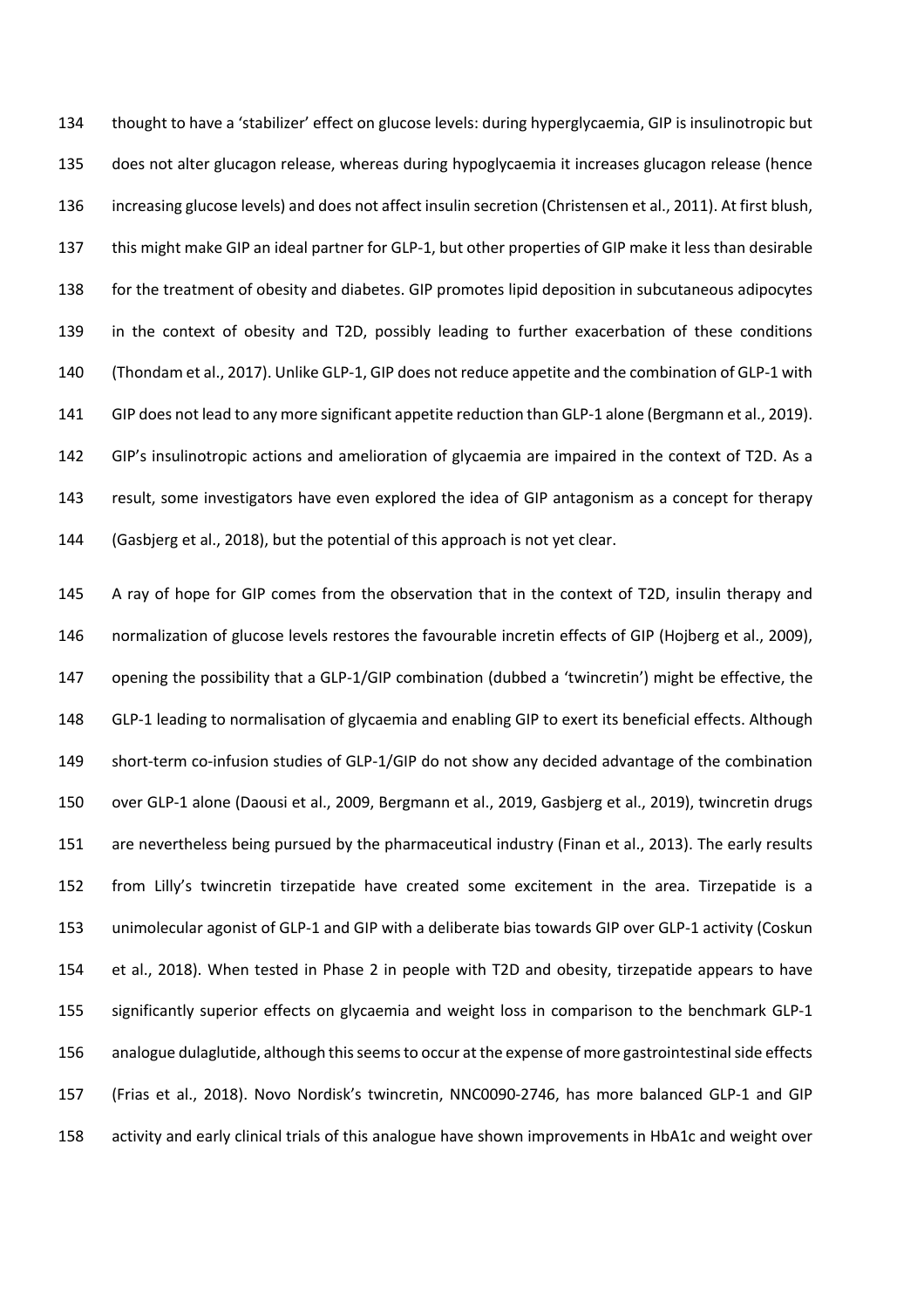placebo when given over 12 weeks' treatment, although the performance of NNC0090-2746 did not appear markedly better than the benchmark GLP-1 analogue liraglutide (Frias et al., 2017).

 To summarise, it is currently difficult to reconcile the superior efficacy reported from the tirzepatide trials with the failure to show any substantive enhancement of physiological effects with the co- infusion of GLP-1 and GIP. Nevertheless, if the currently published data from tirzepatide is borne out in larger clinical trials, this is quite a promising prospect for therapy.

# Proglucagon peptides working side by side: GLP-1/glucagon agonism

 Glucagon isthe metabolic hormone generated by the canonical processing of proglucagon in the alpha cells that classically antagonises the actions of insulin, by stimulating the catabolism of glycogen and gluconeogenesis to release glucose, and of fat deposits to release fatty acids for β-oxidation and hepatic ketogenesis. Less appreciated effects of glucagon include insulinotropy, appetite suppression and increases in energy expenditure. Moreover, glucagon increases hepatic fat oxidation and represents an approach to ameliorating fatty liver disease (Finan et al., 2019). These observations suggest that glucagon may be a complementary partner for GLP-1 by improving weight loss through synergistic suppression of appetite and increased energy expenditure, and proof-of-concept physiological studies by our group have confirmed this (Cegla et al., 2014, Tan et al., 2013). However, glucagon has the undesired effect of provoking hyperglycaemia (Scott and Bloom, 2018). Our studies showed that GLP-1 contributes to this partnership by ameliorating the hyperglycaemia provoked by glucagon (Tan et al., 2013, Cegla et al., 2014).

 A natural unimolecular GLP-1/glucagon dual agonist exists in the shape of oxyntomodulin, a 37 amino acid peptide that is co-secreted with GLP-1 from the L-cells of the small intestine as an additional product of the differential processing of proglucagon in the gut (Holst et al., 2018). Oxyntomodulin reduces food intake and increases energy expenditure, leading to significant weight loss in a 28-day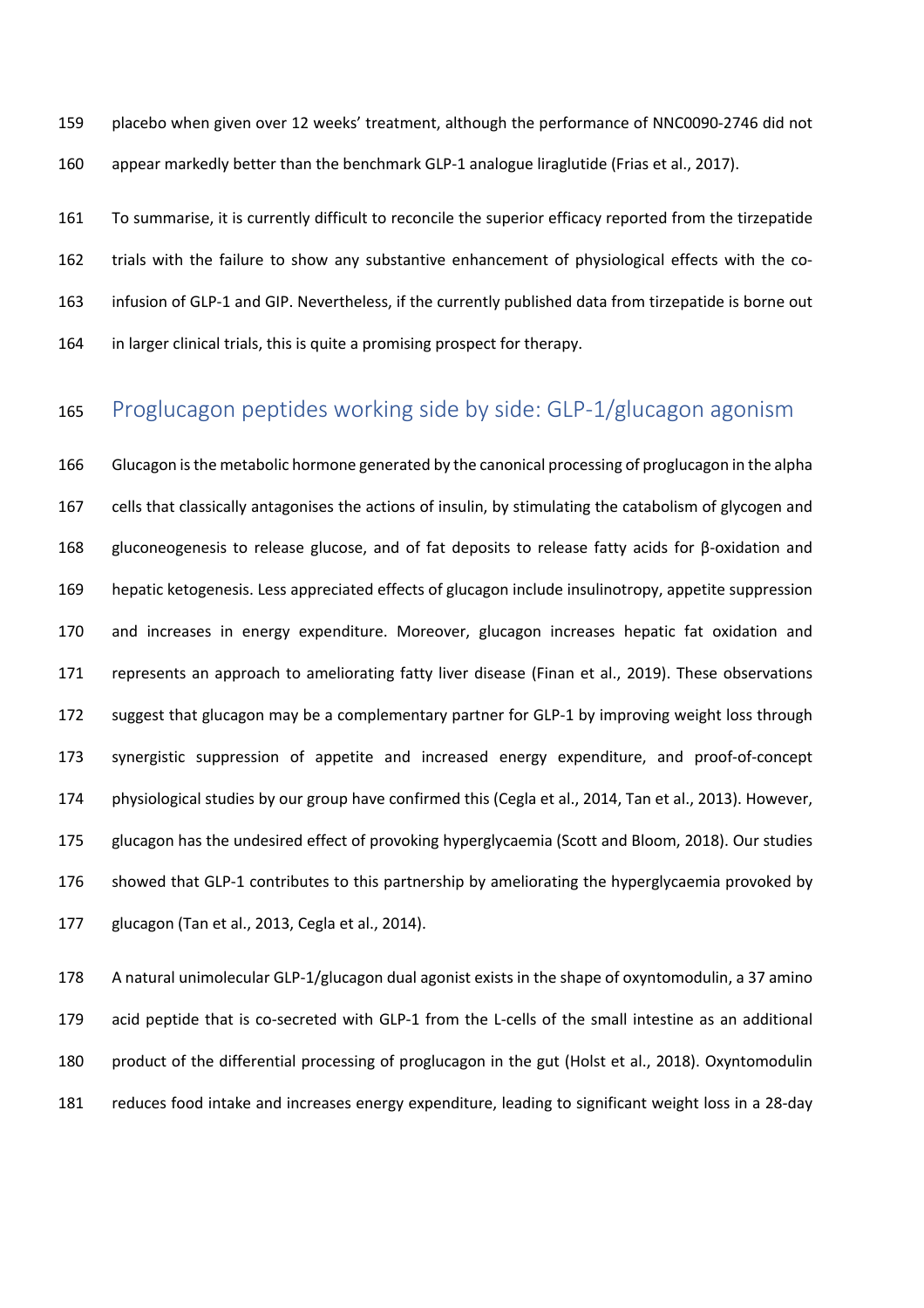clinical study in human volunteers over 28 days (Wynne et al., 2006), and has been shown to improve insulin secretion in short-term clinical studies in people with diabetes (Shankar et al., 2018).

 As a result of this promising data, GLP-1/glucagon dual agonists are under active development (Figure 1). Cotadutide is an example of a 'balanced' unimolecular dual agonist with equivalent GLP-1 and glucagon activities which has been shown in Phase 2 trials in people with obesity and T2D to significantly improve glycaemic tolerance to a meal stimulus and to reduce body weight by 2-3 kg in comparison to placebo (Ambery et al., 2018, Parker et al., 2020). Another dual agonist, SAR425899, has been shown in Phase 1 trials to reduce HbA1c by up to 0.75% in the context of T2D and body weight by up to 5 kg or so (Tillner et al., 2019).

 In summary, GLP-1/glucagon dual agonists are promising candidates for the treatment of T2D and obesity. However, we await definitive data to establish whether these dual agonists are superior to GLP-1 analogues. Glucagon's hyperglycaemic activity might reverse some of the signal improvements in glycaemia seen with GLP-1 alone, and this may make these dual agonists less suitable for clinical situations characterised by more marked dysglycaemia.

# Peptide YY: walking the straight and narrow

 Peptide YY (PYY) is another gut hormone that is co-secreted from the L cells with GLP-1 and oxyntomodulin. It exists in two major forms: the full length PYY(1-36) peptide that binds to the neuropeptide Y1, Y2, Y4 and Y5 receptors; and the PYY(3-36) peptide which is derived from PYY(1-36) via processing by DPP-IV, this binds to the neuropeptide Y2 and Y5 receptors. PYY(3-36)'s chief action 201 of interest for obesity therapy is appetite suppression, which is mediated by Y2 receptors in the arcuate nucleus, and infusion of PYY(3-36) in human volunteers induces a 33% reduction in food intake over 24 hours (Batterham et al., 2002). Early clinical studies utilising a nasal preparation of PYY(3-36) showed, however, that the efficacy in terms of weight loss was limited by dose-dependent nausea and vomiting (Gantz et al., 2007), because of an rapid 'burst' release of PYY to supraphysiological levels.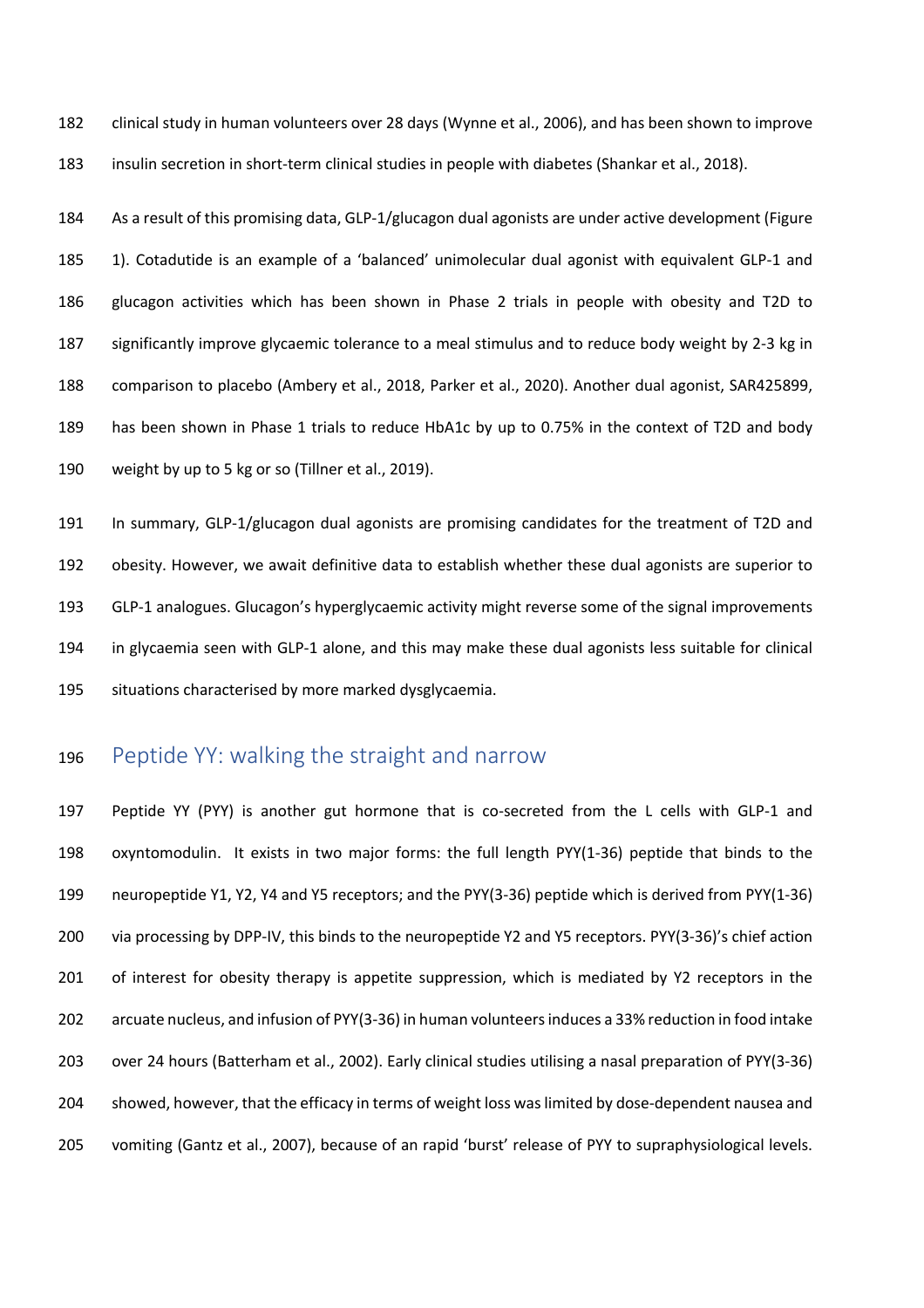When PYY levels are increased slowly to physiological levels, suppression of food intake is obtained with better tolerability and less nausea (Batterham et al., 2002). This narrow therapeutic range means that slower release profiles are necessary to mitigate nausea and vomiting (Rangwala et al., 2019) and to enable weekly delivery of treatment, e.g. Novo Nordisk's PYY1875 (Novo Nordisk, 2019).

210 In infusion studies, the combination of PYY(3-36) and GLP-1 confers better appetite suppression than each individual peptide (Neary et al., 2005). The neurophysiological basis of this phenomenon has been investigated using Blood Oxygen Level Dependent (BOLD) functional MRI imaging studies. These show that brain areas implicated in appetite and interest in food are activated when subjects are shown pictures of food. PYY(3-36) and GLP-1 given individually reduce the activation of these areas. The co-infusion of PYY(3-36) and GLP-1 led to a synergistic effect with near-suppression of these areas, correlating with the suppression in appetite as assessed by food intake studies (De Silva et al., 2011). Co-administration of PYY(3-36) and oxyntomodulin had also an enhanced appetite suppression compared to each peptide alone (Field et al., 2010). However, in contrast to GLP-1, PYY does not seem to have a marked effect on glucose-stimulated insulin secretion when given to human volunteers. Moreover, PYY does not add to the insulinotropic effect of GLP-1 (Tan et al., 2014). Therefore, there is ample physiological data to substantiate the added value of PYY(3-36) in terms of appetite suppression and improving weight loss, but PYY(3-36) may not have any immediately added value on glycaemia in the context of diabetes, although with enhanced weight loss, PYY(3-36) may contribute in the longer term.

 Considering these factors, the likelihood is that PYY analogues will be employed in combination with 226 GLP-1 to enhance the weight loss with GLP-1 analogues alone (Figure 1). However, there is currently a relative paucity of published clinical studies with this class of agents to substantiate their efficacy 228 and tolerability when given long-term.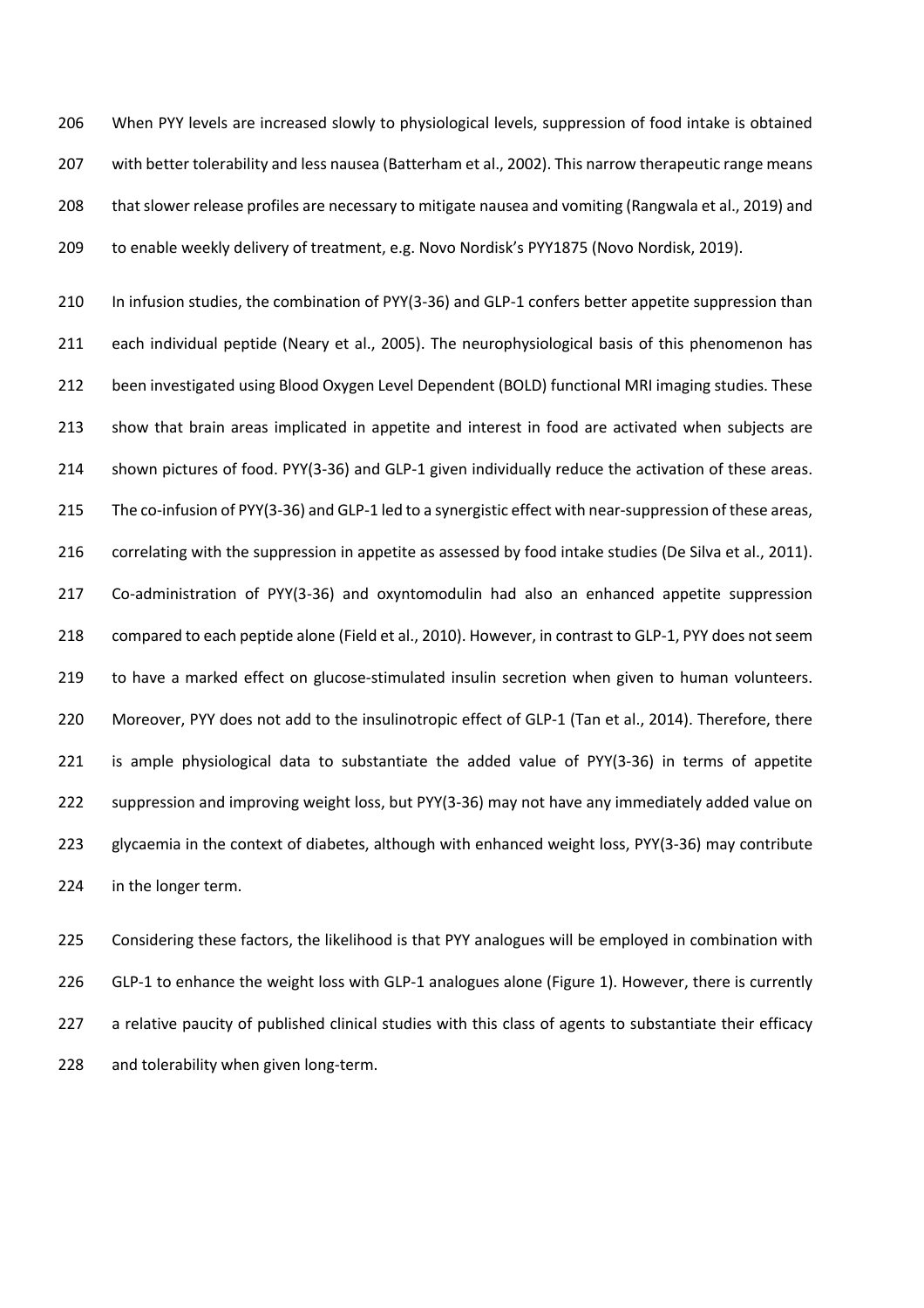### Triagonism: is three better than two?

 By blending three complementary gut hormone actions, we may be able to obtain advantages over dual agonism. Surgery, and in particular RYGB, exerts many of its beneficial effects by activating the exaggerated release of GLP-1, oxyntomodulin and peptide YY after eating, leading to improvements in glucose metabolism, suppression of appetite and reductions in body weight (le Roux et al., 2007, Abdeen and le Roux, 2016). Building on this observation, we used a subcutaneous infusion pump to deliver a combination of GLP-1/oxyntomodulin/PYY(3-36) (GOP) at doses to replicate the elevated post-prandial levels found after RYGB (Tan et al., 2017). When this GOP combination was given for up to 12 hours per day for 28 days in obese people with T2D or prediabetes we showed that GOP infusion 238 achieves superior glucose tolerance and reduced glucose variability compared with RYGB and has a favourable effect on body weight, although energy expenditure was not enhanced, at least with the doses used (Behary et al., 2019). Our proof-of-concept study suggests that triple agonism of the GLP-241 1, glucagon and Y2 receptors using the GOP combination may possess advantages even over RYGB, hitherto considered the standard-of-care for treatment of obesity and diabetes, and further studies are planned to explore the doses and combinations to obtain optimal efficacies and to substantiate the concept.

245 Other groups have explored the concept of GLP-1/GIP/glucagon triagonism to obtain extra benefits from adding the benefits of glucagon action (promotion of energy expenditure and amelioration of fatty liver disease) to the 'twincretin' effects of GLP-1 and GIP (Figure 1). These properties were combined in the design of the unimolecular triagonist MAR423 with promising results in animal models which have been taken forward to an ongoing Phase 1 trial (Brandt et al., 2018). HM15211 is another triagonist compound which has shown favourable pre-clinical data in animal models of steatohepatitis (Finan et al., 2015, Tschop et al., 2016, Jall et al., 2017) and which is currently in Phase 1 trials.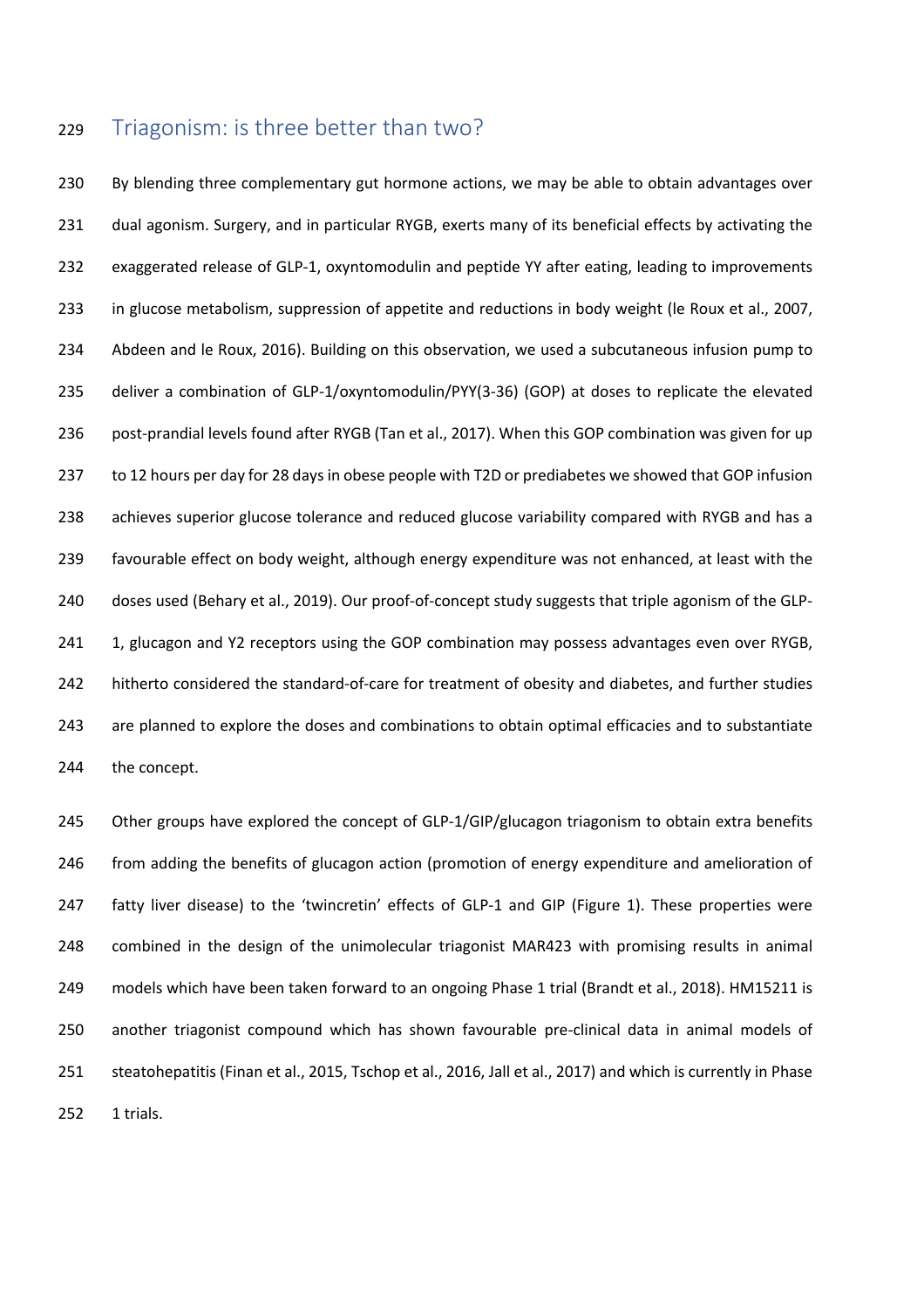### Some questions for the future

 **What are the optimal combinations and doses of gut hormone activities?** The combination approach brings complications in terms of selecting the optimal balance of receptor agonistic activities. Animal models are helpful in the pre-clinical selection of this balance for development (Day et al., 2009) but it must be borne in mind that these models do not completely replicate the human physiological situation: for example, GLP-1 increases energy expenditure in rodents but not in humans. Therefore, pre-clinical data on drug candidates should be interpreted with caution. Further long-term physiological clinical studies are required to define the balance of receptor agonism that leads to optimal outcomes.

 **Will combination therapies inherit the favourable effects on clinical outcomes demonstrated by GLP-1 analogues?** Although the scientific and clinical evidence for GLP-1's benefits on clinically valuable endpoints such as cardiovascular and renal disease in the context of T2D is reasonably developed, such evidence is lacking in the context of obesity treatment and is currently lacking for any 266 of the combination analogues. Moreover, the effects of the combination partner activities may be undesirable: for example, GIP may carry pro-inflammatory and pro-atherosclerotic effects (Heimburger et al., 2020). Assuming the new combination gut hormone therapies do deliver enhanced weight loss and glycaemic control in forthcoming Phase III trials, it will be crucial to see if the beneficial effects of GLP-1 over-ride any potential undesirable effects from partner hormone activities.

 **Is a unimolecular agonist the correct approach, or do individuals require customised balancing of activities?** Many of the developmentally advanced dual analogues (e.g. tirzepatide and cotadutide) have been unimolecular analogues which have modified a basic gut hormone sequence to add in or enhance receptor activity, arriving at a specified balance of activities for each drug. Although this approach makes development simpler, this approach assumes that one balance will fit all. Clinical experience with GLP-1 analogues shows that there is a considerable intraindividual variation in 277 response to dosing, e.g. in terms of weight loss and tolerability (Pi-Sunyer et al., 2015); logically, there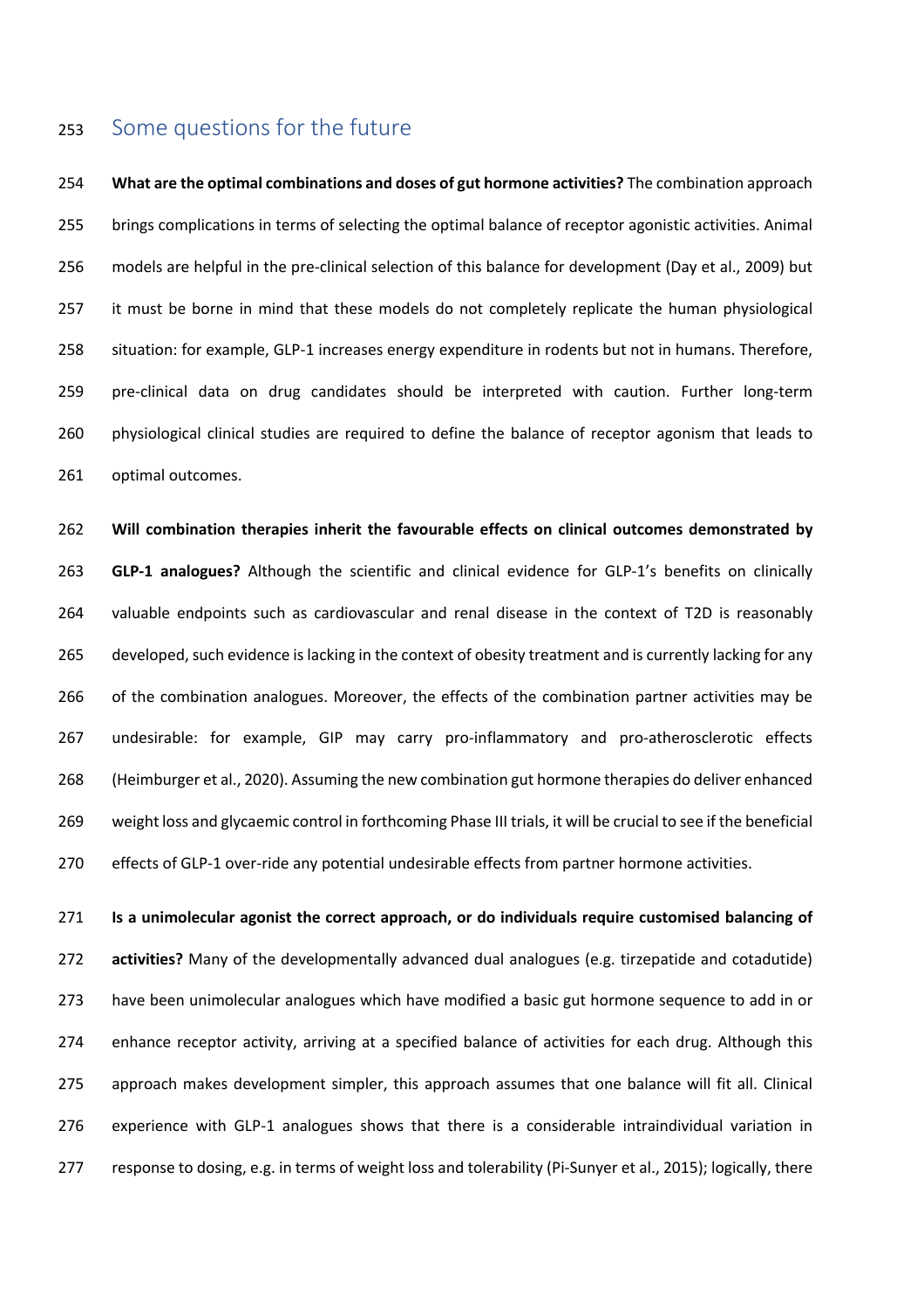will be a variation of response to the relative balance of hormone activities with dual or triple agonists. To obtain a truly optimal response on multidimensional outcomes (weight loss/glycaemia/cardiovascular protection/long-term tolerability etc.) individuals may require customised balancing of activities; however, the technical, practical and regulatory hurdles to such an approach are more difficult to surmount than the well-trodden path of unimolecular analogue development.

 **What is the cost-effectiveness and sustainability of gut hormone analogue therapy?** Bariatric surgery, for all its shortcomings, is accepted as cost-effective, as are lifestyle interventions (Gulliford et al., 2017, Avenell et al., 2018). The institution responsible for cost-effectiveness assessment in the UK, the National Institute for Health and Care Excellence (NICE) has assessed the cost-effectiveness of GLP-1 analogues in the treatment of T2D and these are now recommended (National Institute for Health and Care Excellence, 2015). On the other hand, liraglutide 3 mg for the obesity indication has 290 not yet been recommended by NICE, as of writing, primarily because cost-effectiveness estimates range up to £105,000 per Quality-Adjusted Life Year (QALY), much higher than the acceptable limit of £20,000 to £30,000 per QALY (National Institute for Health and Care Excellence, 2020). One key driver 293 of this uncertainty over the cost-effectiveness is how long analogue therapy will be given beyond a treatment length of 2 years; another is the paucity of direct evidence for cardiovascular benefit when liraglutide is employed in this context. These uncertainties, as well as a sustainable pricing model, will need to be resolved to enable those who need it to access treatment.

 **What is the place of gut hormone analogue treatment in the journey of people with obesity?** To 298 date, the trials of GLP-1 analogues have to a large extent concentrated on demonstrating their efficacy and safety on a minimal baseline of diet and exercise advice delivered in a clinical trial context. Some trials have demonstrated that analogues have an added value on top of a lifestyle intervention, for example, the SCALE-Maintenance trial showed that liraglutide 3 mg could induce a mean weight loss of 6% on top of a weight loss of 6% induced by a run-in low calorie diet (Wadden et al., 2013). However,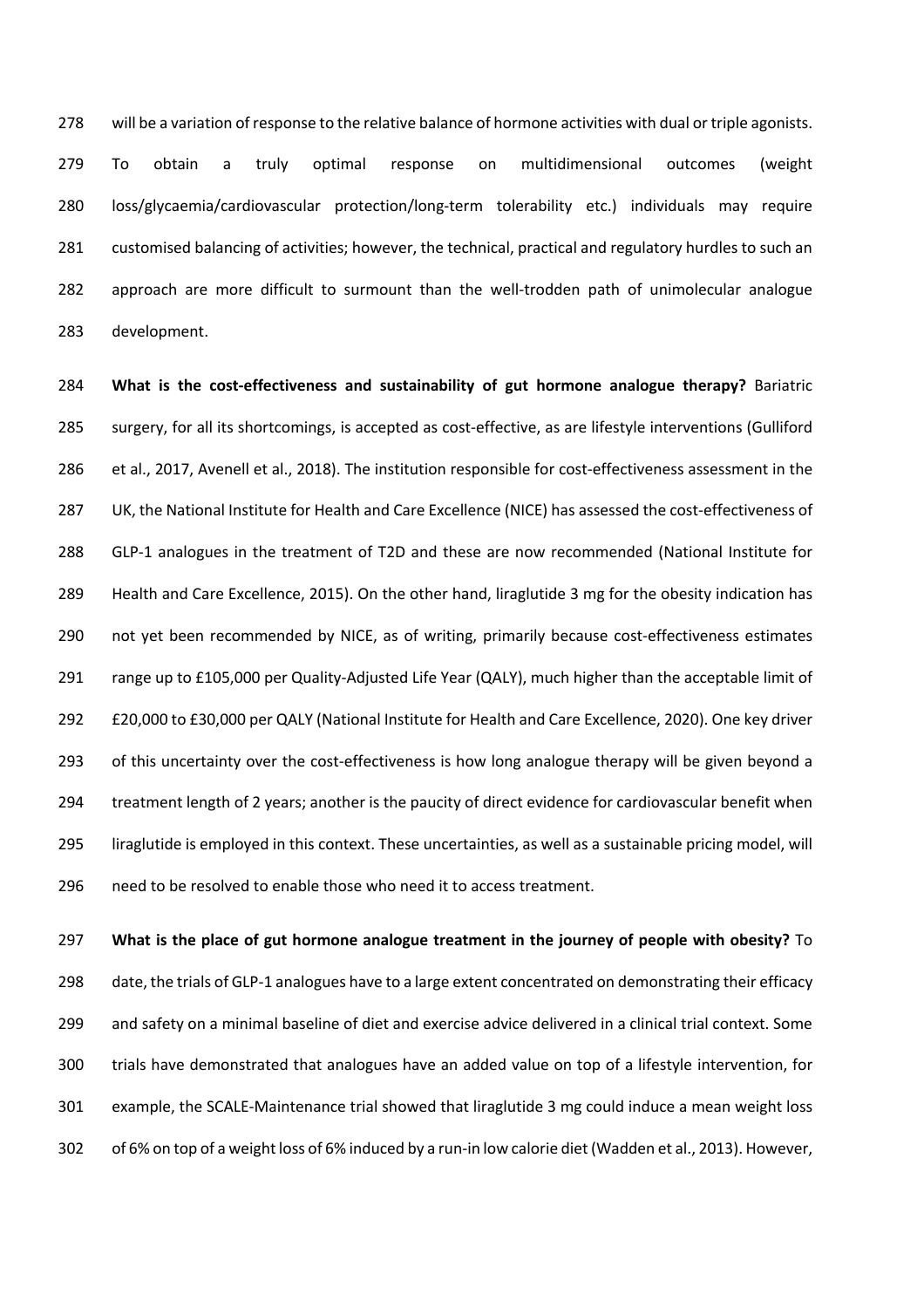it is currently unclear whether an analogue is best employed as an induction therapy followed by maintenance with lifestyle change, versus induction with lifestyle change followed by analogue therapy. There is also uncertainty as to how long analogue treatment should last: discontinuation of liraglutide after 56 weeks' treatment leads to an upwards drift in weight (Wadden et al., 2013), and there is no clear guidance as to whether analogue therapy should continue for longer. Gut hormone treatment cannot be regarded as a 'silver bullet' for obesity and T2D, rather, they will have a place within a personalised and integrated program for weight and metabolic management that incorporates lifestyle, dietary change as well as psychological support and an element of coaching. Pragmatic trials to understand the best sequence to employ these management tools within such a framework are sorely needed.

#### Conclusion

 Combination gut hormone drugs utilising GLP-1 as the mainstay are likely to appear as marketed therapies for T2D and obesity within the forthcoming decade, and there is a real prospect of these medications delivering improved weight loss and glycaemic control over presently available analogues (Figure 1). Many questions remain, however, as to what the right combination is, how they work, and how best to employ these new medications. To answer these questions, the pharmaceutical and scientific communities will need to gather evidence from a wide range of studies ranging from long- term physiological studies to randomised controlled trials and, crucially, pragmatic trials of treatment models to bridge the gap between Phase 3 study and real-life practice. Only then will we be able to realise the full potential of gut hormone therapy.

# Declaration of Interests and Funding

 The authors declare no competing interests that could be perceived as prejudicing the impartiality of the research reported. This article presents independent research funded by the UK National Institute for Health Research (NIHR) and supported by the NIHR Clinical Research Facility (CRF) and Biomedical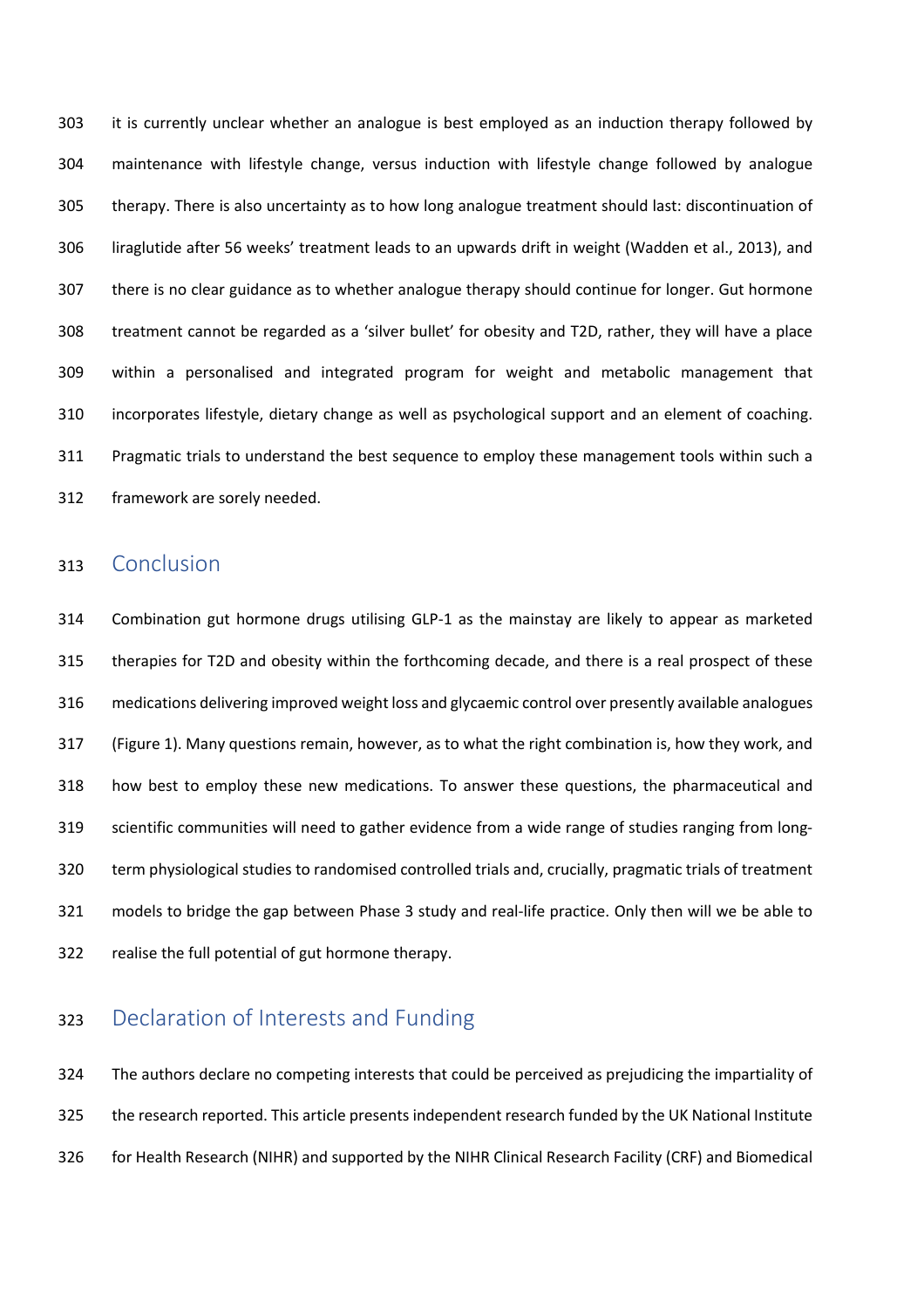- Research Centre (BRC) at Imperial College Healthcare NHS Trust. The views expressed are those of the
- author(s) and not necessarily those of the NHS, the NIHR or the Department of Health. The
- Department of Digestion, Metabolism and Reproduction is funded by grants from the MRC, BBSRC,
- NIHR, an Integrative Mammalian Biology (IMB) Capacity Building Award, an FP7-HEALTH-2009-241592
- EuroCHIP grant and is supported by the NIHR Biomedical Research Centre Funding Scheme. TT is
- funded by the NIHR, NIHR BRC, and the Moulton Charitable Research Foundation. BK is funded by the
- Moulton Charitable Research Foundation.

#### References

- ABDEEN, G. & LE ROUX, C. W. 2016. Mechanism Underlying the Weight Loss and Complications of Roux-en-Y Gastric Bypass. Review. *Obes Surg,* 26**,** 410-21.
- AMBERY, P., PARKER, V. E., STUMVOLL, M., POSCH, M. G., HEISE, T., PLUM-MOERSCHEL, L., TSAI, L. F., ROBERTSON, D., JAIN, M., PETRONE, M., RONDINONE, C., HIRSHBERG, B. & JERMUTUS, L. 2018. MEDI0382, a GLP-1 and glucagon receptor dual agonist, in obese or overweight patients with type 2 diabetes: a randomised, controlled, double-blind, ascending dose and phase 2a study. *Lancet,* 391**,** 2607-2618.
- AVENELL, A., ROBERTSON, C., SKEA, Z., JACOBSEN, E., BOYERS, D., COOPER, D., ACEVES-MARTINS, M., RETAT, L., FRASER, C., AVEYARD, P., STEWART, F., MACLENNAN, G., WEBBER, L., CORBOULD, E., XU, B., JACCARD, A., BOYLE, B., DUNCAN, E., SHIMONOVICH, M. & BRUIN, M. 2018. Bariatric surgery, lifestyle interventions and orlistat for severe obesity: the REBALANCE mixed-methods systematic review and economic evaluation. *Health Technol Assess,* 22**,** 1-246.
- BAGGER, J. I., HOLST, J. J., HARTMANN, B., ANDERSEN, B., KNOP, F. K. & VILSBOLL, T. 2015. Effect of Oxyntomodulin, Glucagon, GLP-1, and Combined Glucagon +GLP-1 Infusion on Food Intake, Appetite, and Resting Energy Expenditure. *J Clin Endocrinol Metab,* 100**,** 4541-52.
- BATTERHAM, R. L., COWLEY, M. A., SMALL, C. J., HERZOG, H., COHEN, M. A., DAKIN, C. L., WREN, A. M., BRYNES, A. E., LOW, M. J., GHATEI, M. A., CONE, R. D. & BLOOM, S. R. 2002. Gut hormone PYY(3-36) physiologically inhibits food intake. *Nature,* 418**,** 650-4.
- BEHARY, P., THARAKAN, G., ALEXIADOU, K., JOHNSON, N., WEWER ALBRECHTSEN, N. J., KENKRE, J., CUENCO, J., HOPE, D., ANYIAM, O., CHOUDHURY, S., ALESSIMII, H., PODDAR, A., MINNION, J., DOYLE, C., FROST, G., LE ROUX, C., PURKAYASTHA, S., MOORTHY, K., DHILLO, W., HOLST, J. J., AHMED, A. R., PREVOST, A. T., BLOOM, S. R. & TAN, T. M. 2019. Combined GLP-1, Oxyntomodulin, and Peptide YY Improves Body Weight and Glycemia in Obesity and Prediabetes/Type 2 Diabetes: A Randomized, Single-Blinded, Placebo-Controlled Study. *Diabetes Care,* 42**,** 1446-1453.
- BERGMANN, N. C., LUND, A., GASBJERG, L. S., MEESSEN, E. C. E., ANDERSEN, M. M., BERGMANN, S., HARTMANN, B., HOLST, J. J., JESSEN, L., CHRISTENSEN, M. B., VILSBOLL, T. & KNOP, F. K. 2019. Effects of combined GIP and GLP-1 infusion on energy intake, appetite and energy expenditure in overweight/obese individuals: a randomised, crossover study. *Diabetologia,* 62**,** 665-675.
- BRANDT, S. J., GOTZ, A., TSCHOP, M. H. & MULLER, T. D. 2018. Gut hormone polyagonists for the treatment of type 2 diabetes. *Peptides,* 100**,** 190-201.
- BUSE, J. B., WEXLER, D. J., TSAPAS, A., ROSSING, P., MINGRONE, G., MATHIEU, C., D'ALESSIO, D. A. & DAVIES, M. J. 2020. 2019 update to: Management of hyperglycaemia in type 2 diabetes, 2018.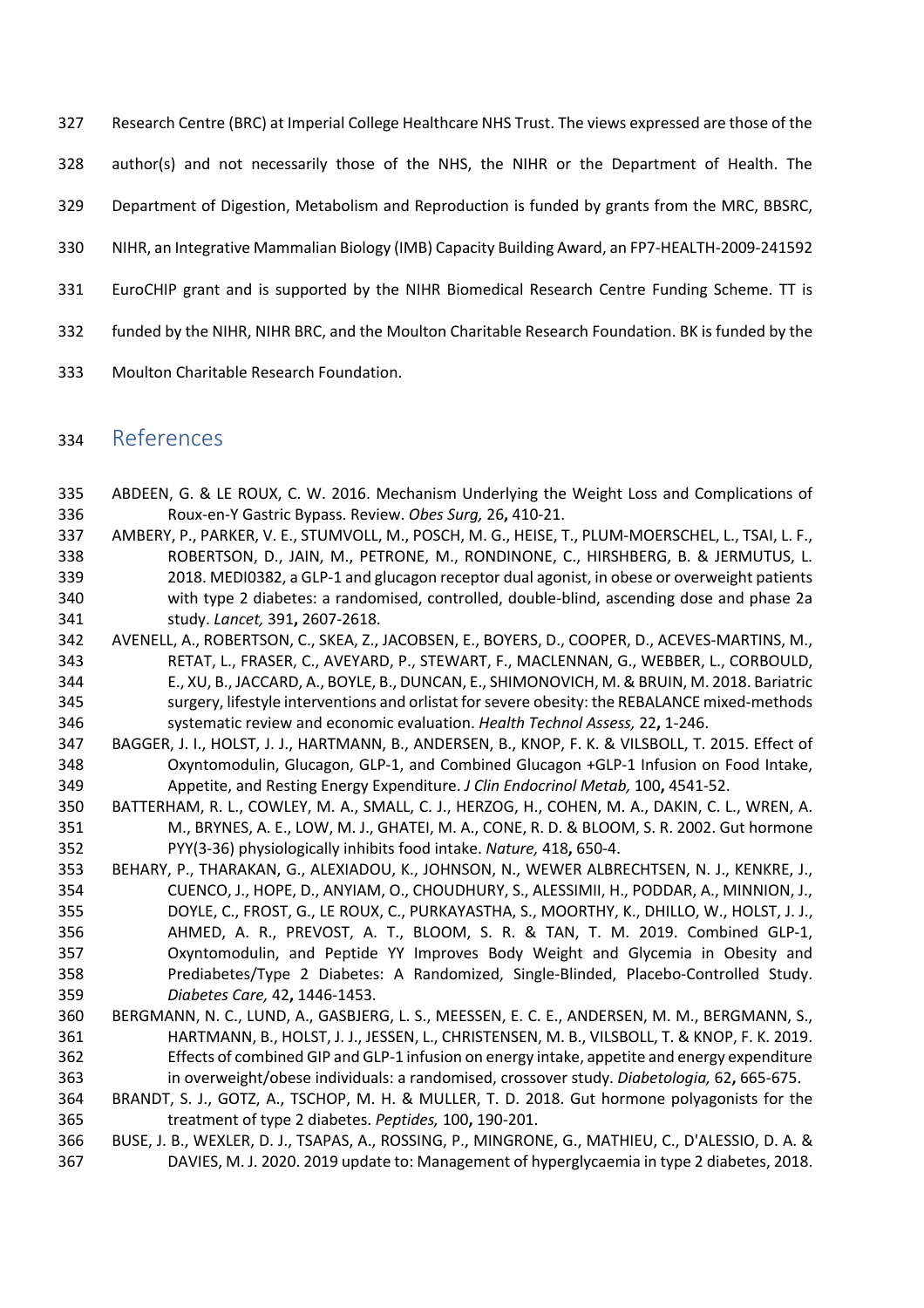- A consensus report by the American Diabetes Association (ADA) and the European Association for the Study of Diabetes (EASD). *Diabetologia,* 63**,** 221-228.
- CAMPBELL, J. E. & DRUCKER, D. J. 2013. Pharmacology, physiology, and mechanisms of incretin hormone action. *Cell Metab,* 17**,** 819-37.
- CEGLA, J., TROKE, R. C., JONES, B., THARAKAN, G., KENKRE, J., MCCULLOUGH, K. A., LIM, C. T., PARVIZI, N., HUSSEIN, M., CHAMBERS, E. S., MINNION, J., CUENCO, J., GHATEI, M. A., MEERAN, K., TAN, T. M. & BLOOM, S. R. 2014. Coinfusion of low-dose GLP-1 and glucagon in man results in a reduction in food intake. *Diabetes,* 63**,** 3711-20.
- CHRISTENSEN, M., VEDTOFTE, L., HOLST, J. J., VILSBOLL, T. & KNOP, F. K. 2011. Glucose-dependent 377 insulinotropic polypeptide: a bifunctional glucose-dependent regulator of glucagon and insulin secretion in humans. *Diabetes,* 60**,** 3103-9.
- COSKUN, T., SLOOP, K. W., LOGHIN, C., ALSINA-FERNANDEZ, J., URVA, S., BOKVIST, K. B., CUI, X., BRIERE, D. A., CABRERA, O., ROELL, W. C., KUCHIBHOTLA, U., MOYERS, J. S., BENSON, C. T., GIMENO, R. E., D'ALESSIO, D. A. & HAUPT, A. 2018. LY3298176, a novel dual GIP and GLP-1 receptor agonist for the treatment of type 2 diabetes mellitus: From discovery to clinical proof of concept. *Mol Metab,* 18**,** 3-14.
- DAOUSI, C., WILDING, J. P., ADITYA, S., DURHAM, B. H., CLEATOR, J., PINKNEY, J. H. & RANGANATH, L. R. 2009. Effects of peripheral administration of synthetic human glucose-dependent 386 insulinotropic peptide (GIP) on energy expenditure and subjective appetite sensations in healthy normal weight subjects and obese patients with type 2 diabetes. *Clin Endocrinol (Oxf),* 71**,** 195-201.
- DAVIES, M. J., ARONNE, L. J., CATERSON, I. D., THOMSEN, A. B., JACOBSEN, P. B., MARSO, S. P., SATIETY, CLINICAL ADIPOSITY - LIRAGLUTIDE EVIDENCE IN INDIVIDUALS, W. & WITHOUT DIABETES STUDY, G. 2018. Liraglutide and cardiovascular outcomes in adults with overweight or obesity: A post hoc analysis from SCALE randomized controlled trials. *Diabetes Obes Metab,* 20**,** 734- 739.
- DAY, J. W., OTTAWAY, N., PATTERSON, J. T., GELFANOV, V., SMILEY, D., GIDDA, J., FINDEISEN, H., BRUEMMER, D., DRUCKER, D. J., CHAUDHARY, N., HOLLAND, J., HEMBREE, J., ABPLANALP, W., GRANT, E., RUEHL, J., WILSON, H., KIRCHNER, H., LOCKIE, S. H., HOFMANN, S., WOODS, S. C., NOGUEIRAS, R., PFLUGER, P. T., PEREZ-TILVE, D., DIMARCHI, R. & TSCHOP, M. H. 2009. A new glucagon and GLP-1 co-agonist eliminates obesity in rodents. *Nat Chem Biol,* 5**,** 749-57.
- DE LORENZO, A., ROMANO, L., DI RENZO, L., DI LORENZO, N., CENNAME, G. & GUALTIERI, P. 2020. Obesity: A preventable, treatable, but relapsing disease. *Nutrition,* 71**,** 110615.
- DE SILVA, A., SALEM, V., LONG, C. J., MAKWANA, A., NEWBOULD, R. D., RABINER, E. A., GHATEI, M. A., BLOOM, S. R., MATTHEWS, P. M., BEAVER, J. D. & DHILLO, W. S. 2011. The gut hormones PYY 3-36 and GLP-1 7-36 amide reduce food intake and modulate brain activity in appetite centers in humans. *Cell Metab,* 14**,** 700-6.
- DRUCKER, D. J. 2016. The Cardiovascular Biology of Glucagon-like Peptide-1. *Cell Metab,* 24**,** 15-30.
- DRUCKER, D. J. & NAUCK, M. A. 2006. The incretin system: glucagon-like peptide-1 receptor agonists and dipeptidyl peptidase-4 inhibitors in type 2 diabetes. *Lancet,* 368**,** 1696-705.
- FIELD, B. C., WREN, A. M., PETERS, V., BAYNES, K. C., MARTIN, N. M., PATTERSON, M., ALSARAF, S., AMBER, V., WYNNE, K., GHATEI, M. A. & BLOOM, S. R. 2010. PYY3-36 and oxyntomodulin can be additive in their effect on food intake in overweight and obese humans. *Diabetes,* 59**,** 1635- 9.
- FINAN, B., CAPOZZI, M. E. & CAMPBELL, J. E. 2019. Repositioning Glucagon Action in the Physiology and Pharmacology of Diabetes. *Diabetes*.
- FINAN, B., MA, T., OTTAWAY, N., MULLER, T. D., HABEGGER, K. M., HEPPNER, K. M., KIRCHNER, H., HOLLAND, J., HEMBREE, J., RAVER, C., LOCKIE, S. H., SMILEY, D. L., GELFANOV, V., YANG, B., HOFMANN, S., BRUEMMER, D., DRUCKER, D. J., PFLUGER, P. T., PEREZ-TILVE, D., GIDDA, J., VIGNATI, L., ZHANG, L., HAUPTMAN, J. B., LAU, M., BRECHEISEN, M., UHLES, S., RIBOULET, W., HAINAUT, E., SEBOKOVA, E., CONDE-KNAPE, K., KONKAR, A., DIMARCHI, R. D. & TSCHOP, M.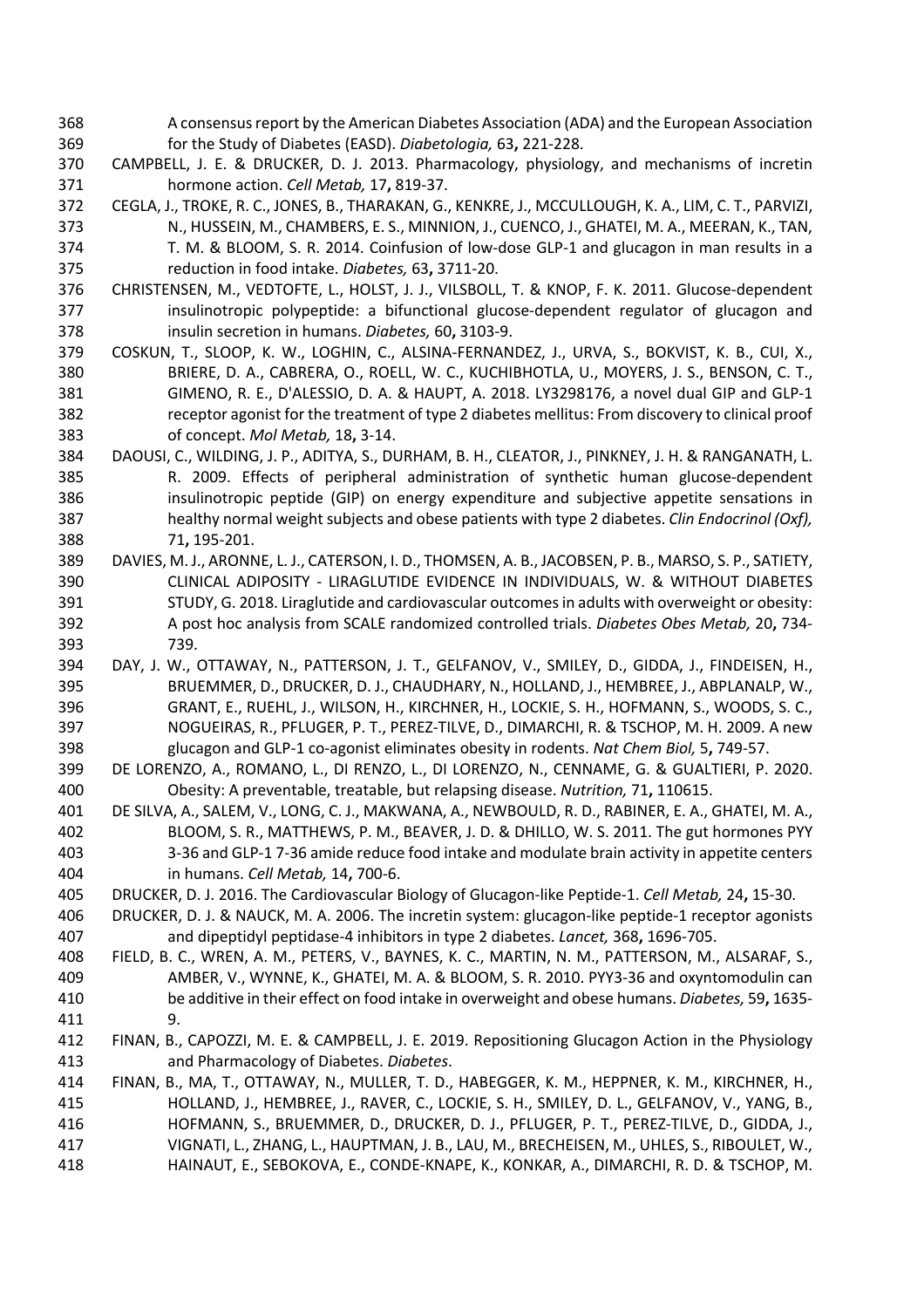- H. 2013. Unimolecular dual incretins maximize metabolic benefits in rodents, monkeys, and humans. *Sci Transl Med,* 5**,** 209ra151.
- FINAN, B., YANG, B., OTTAWAY, N., SMILEY, D. L., MA, T., CLEMMENSEN, C., CHABENNE, J., ZHANG, L., HABEGGER, K. M., FISCHER, K., CAMPBELL, J. E., SANDOVAL, D., SEELEY, R. J., BLEICHER, K., UHLES, S., RIBOULET, W., FUNK, J., HERTEL, C., BELLI, S., SEBOKOVA, E., CONDE-KNAPE, K., KONKAR, A., DRUCKER, D. J., GELFANOV, V., PFLUGER, P. T., MULLER, T. D., PEREZ-TILVE, D., DIMARCHI, R. D. & TSCHOP, M. H. 2015. A rationally designed monomeric peptide triagonist corrects obesity and diabetes in rodents. *Nat Med,* 21**,** 27-36.
- FLINT, A., RABEN, A., REHFELD, J. F., HOLST, J. J. & ASTRUP, A. 2000. The effect of glucagon-like peptide- 1 on energy expenditure and substrate metabolism in humans. *Int J Obes Relat Metab Disord,* 24**,** 288-98.
- FRIAS, J. P., BASTYR, E. J., 3RD, VIGNATI, L., TSCHOP, M. H., SCHMITT, C., OWEN, K., CHRISTENSEN, R. H. & DIMARCHI, R. D. 2017. The Sustained Effects of a Dual GIP/GLP-1 Receptor Agonist, NNC0090-2746, in Patients with Type 2 Diabetes. *Cell Metab,* 26**,** 343-352 e2.
- FRIAS, J. P., NAUCK, M. A., VAN, J., KUTNER, M. E., CUI, X., BENSON, C., URVA, S., GIMENO, R. E., MILICEVIC, Z., ROBINS, D. & HAUPT, A. 2018. Efficacy and safety of LY3298176, a novel dual GIP and GLP-1 receptor agonist, in patients with type 2 diabetes: a randomised, placebo-controlled and active comparator-controlled phase 2 trial. *Lancet,* 392**,** 2180-2193.
- GANTZ, I., ERONDU, N., MALLICK, M., MUSSER, B., KRISHNA, R., TANAKA, W. K., SNYDER, K., STEVENS, C., STROH, M. A., ZHU, H., WAGNER, J. A., MACNEIL, D. J., HEYMSFIELD, S. B. & AMATRUDA, J. M. 2007. Efficacy and safety of intranasal peptide YY3-36 for weight reduction in obese adults. *J Clin Endocrinol Metab,* 92**,** 1754-7.
- GASBJERG, L. S., CHRISTENSEN, M. B., HARTMANN, B., LANNG, A. R., SPARRE-ULRICH, A. H., GABE, M. B. N., DELA, F., VILSBOLL, T., HOLST, J. J., ROSENKILDE, M. M. & KNOP, F. K. 2018. GIP(3-30)NH2 is an efficacious GIP receptor antagonist in humans: a randomised, double-blinded, placebo-controlled, crossover study. *Diabetologia,* 61**,** 413-423.
- GASBJERG, L. S., HELSTED, M. M., HARTMANN, B., JENSEN, M. H., GABE, M. B. N., SPARRE-ULRICH, A. H., VEEDFALD, S., STENSEN, S., LANNG, A. R., BERGMANN, N. C., CHRISTENSEN, M. B., VILSBOLL, T., HOLST, J. J., ROSENKILDE, M. M. & KNOP, F. K. 2019. Separate and Combined Glucometabolic Effects of Endogenous Glucose-Dependent Insulinotropic Polypeptide and Glucagon-like Peptide 1 in Healthy Individuals. *Diabetes,* 68**,** 906-917.
- GULLIFORD, M. C., CHARLTON, J., PREVOST, T., BOOTH, H., FILDES, A., ASHWORTH, M., LITTLEJOHNS, P., REDDY, M., KHAN, O. & RUDISILL, C. 2017. Costs and Outcomes of Increasing Access to Bariatric Surgery: Cohort Study and Cost-Effectiveness Analysis Using Electronic Health Records. *Value Health,* 20**,** 85-92.
- HEIMBURGER, S. M., BERGMANN, N. C., AUGUSTIN, R., GASBJERG, L. S., CHRISTENSEN, M. B. & KNOP, F. K. 2020. Glucose-dependent insulinotropic polypeptide (GIP) and cardiovascular disease. *Peptides,* 125**,** 170174.
- HOJBERG, P. V., VILSBOLL, T., RABOL, R., KNOP, F. K., BACHE, M., KRARUP, T., HOLST, J. J. & MADSBAD, S. 2009. Four weeks of near-normalisation of blood glucose improves the insulin response to glucagon-like peptide-1 and glucose-dependent insulinotropic polypeptide in patients with type 2 diabetes. *Diabetologia,* 52**,** 199-207.
- HOLST, J. J. 2007. The physiology of glucagon-like peptide 1. *Physiol Rev,* 87**,** 1409-39.
- HOLST, J. J., ALBRECHTSEN, N. J. W., GABE, M. B. N. & ROSENKILDE, M. M. 2018. Oxyntomodulin: Actions and role in diabetes. *Peptides,* 100**,** 48-53.
- JALL, S., SACHS, S., CLEMMENSEN, C., FINAN, B., NEFF, F., DIMARCHI, R. D., TSCHOP, M. H., MULLER, T. D. & HOFMANN, S. M. 2017. Monomeric GLP-1/GIP/glucagon triagonism corrects obesity, hepatosteatosis, and dyslipidemia in female mice. *Mol Metab,* 6**,** 440-446.
- KHERA, R., MURAD, M. H., CHANDAR, A. K., DULAI, P. S., WANG, Z., PROKOP, L. J., LOOMBA, R., CAMILLERI, M. & SINGH, S. 2016. Association of Pharmacological Treatments for Obesity With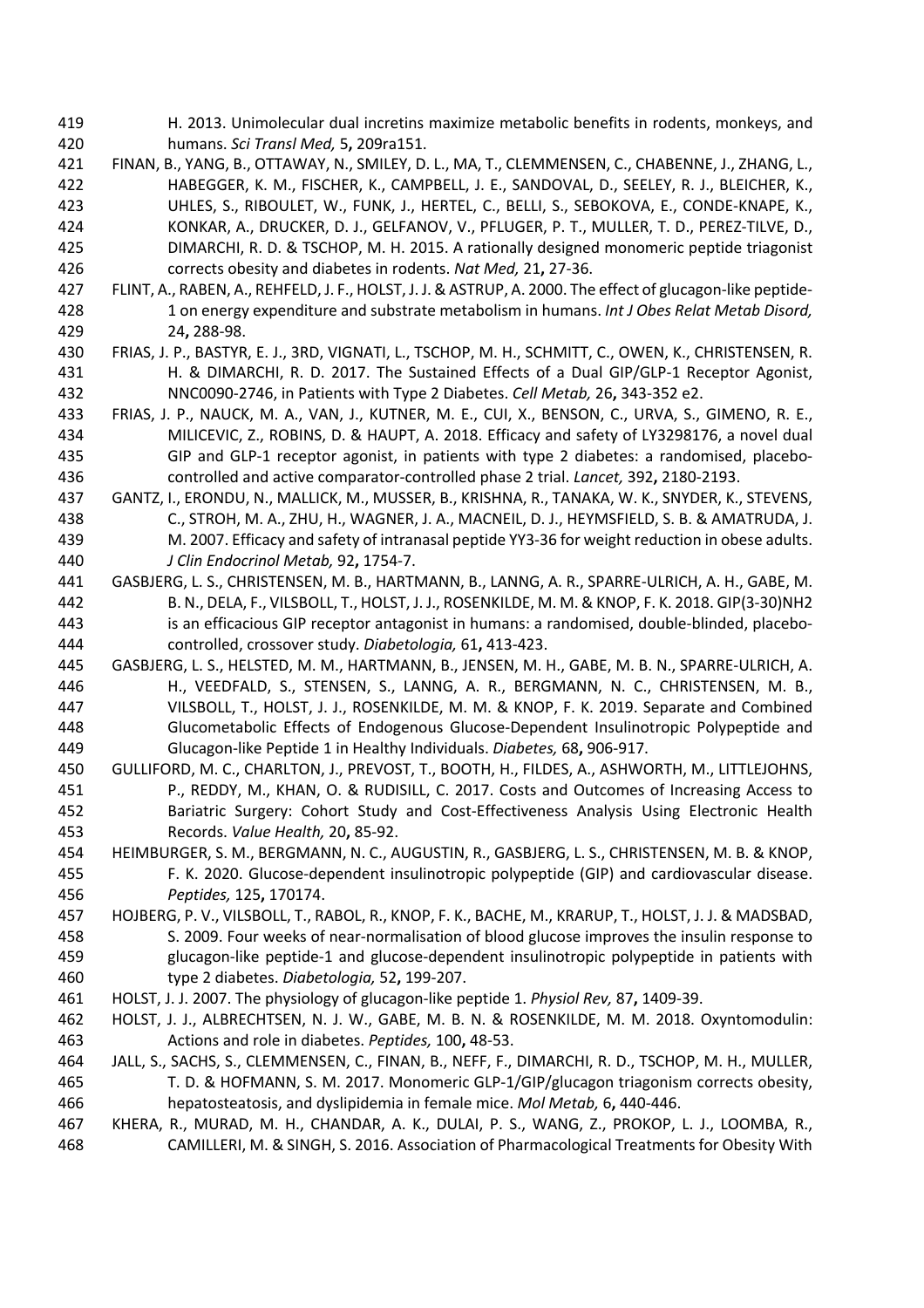- Weight Loss and Adverse Events: A Systematic Review and Meta-analysis. *JAMA,* 315**,** 2424- 2434.
- KING, W. C., BELLE, S. H., HINERMAN, A. S., MITCHELL, J. E., STEFFEN, K. J. & COURCOULAS, A. P. 2019. Patient Behaviors and Characteristics Related to Weight Regain After Roux-en-Y Gastric Bypass: A Multicenter Prospective Cohort Study. *Ann Surg,* Publish Ahead of Print.
- KRISTENSEN, S. L., RORTH, R., JHUND, P. S., DOCHERTY, K. F., SATTAR, N., PREISS, D., KOBER, L., PETRIE, M. C. & MCMURRAY, J. J. V. 2019. Cardiovascular, mortality, and kidney outcomes with GLP-1 receptor agonists in patients with type 2 diabetes: a systematic review and meta-analysis of cardiovascular outcome trials. *Lancet Diabetes Endocrinol,* 7**,** 776-785.
- LE ROUX, C. W., WELBOURN, R., WERLING, M., OSBORNE, A., KOKKINOS, A., LAURENIUS, A., LONROTH, H., FANDRIKS, L., GHATEI, M. A., BLOOM, S. R. & OLBERS, T. 2007. Gut hormones as mediators of appetite and weight loss after Roux-en-Y gastric bypass. *Ann Surg,* 246**,** 780-5.
- MA, C., AVENELL, A., BOLLAND, M., HUDSON, J., STEWART, F., ROBERTSON, C., SHARMA, P., FRASER, C. & MACLENNAN, G. 2017. Effects of weight loss interventions for adults who are obese on mortality, cardiovascular disease, and cancer: systematic review and meta-analysis. *BMJ,* 359**,** j4849.
- MARX, N. & LIBBY, P. 2018. Cardiovascular Benefits of GLP-1 Receptor Agonism: Is Inflammation a Key? *JACC Basic Transl Sci,* 3**,** 858-860.
- NASLUND, E., KING, N., MANSTEN, S., ADNER, N., HOLST, J. J., GUTNIAK, M. & HELLSTROM, P. M. 2004. Prandial subcutaneous injections of glucagon-like peptide-1 cause weight loss in obese human subjects. *Br J Nutr,* 91**,** 439-46.
- NATIONAL INSTITUTE FOR HEALTH AND CARE EXCELLENCE. 2015. *Type 2 diabetes in adults: management* [Online]. Available: https://www.nice.org.uk/guidance/ng28 [Accessed 2020- 03-01 2020].
- NATIONAL INSTITUTE FOR HEALTH AND CARE EXCELLENCE. 2020. *Liraglutide for managing overweight and obesity [ID740] – guideline in development* [Online]. Available: https://www.nice.org.uk/guidance/indevelopment/gid-ta10388 [Accessed Feb 28 2020].
- NAUCK, M. A., KEMMERIES, G., HOLST, J. J. & MEIER, J. J. 2011. Rapid tachyphylaxis of the glucagon-like peptide 1-induced deceleration of gastric emptying in humans. *Diabetes,* 60**,** 1561-5.
- NEARY, N. M., SMALL, C. J., DRUCE, M. R., PARK, A. J., ELLIS, S. M., SEMJONOUS, N. M., DAKIN, C. L., FILIPSSON, K., WANG, F., KENT, A. S., FROST, G. S., GHATEI, M. A. & BLOOM, S. R. 2005. Peptide YY3-36 and glucagon-like peptide-17-36 inhibit food intake additively. *Endocrinology,* 146**,** 5120-7.
- NOVO NORDISK. 2019. *Annual Report* [Online]. Available: 503 https://annualreport2019.novonordisk.com/section/pipeline\_overview [Accessed 2020-03-01 2020].
- O'NEIL, P. M., BIRKENFELD, A. L., MCGOWAN, B., MOSENZON, O., PEDERSEN, S. D., WHARTON, S., CARSON, C. G., JEPSEN, C. H., KABISCH, M. & WILDING, J. P. H. 2018. Efficacy and safety of semaglutide compared with liraglutide and placebo for weight loss in patients with obesity: a randomised, double-blind, placebo and active controlled, dose-ranging, phase 2 trial. *Lancet,* 392**,** 637-649.
- PARKER, V. E. R., ROBERTSON, D., WANG, T., HORNIGOLD, D. C., PETRONE, M., COOPER, A. T., POSCH, M. G., HEISE, T., PLUM-MOERSCHEL, L., SCHLICHTHAAR, H., KLAUS, B., AMBERY, P. D., MEIER, 512 J. J. & HIRSHBERG, B. 2020. Efficacy, Safety, and Mechanistic Insights of Cotadutide, a Dual Receptor Glucagon-Like Peptide-1 and Glucagon Agonist. *J Clin Endocrinol Metab,* 105.
- PI-SUNYER, X., ASTRUP, A., FUJIOKA, K., GREENWAY, F., HALPERN, A., KREMPF, M., LAU, D. C., LE ROUX, C. W., VIOLANTE ORTIZ, R., JENSEN, C. B., WILDING, J. P., OBESITY, S. & PREDIABETES, N. N. S. G. 2015. A Randomized, Controlled Trial of 3.0 mg of Liraglutide in Weight Management. *N Engl J Med,* 373**,** 11-22.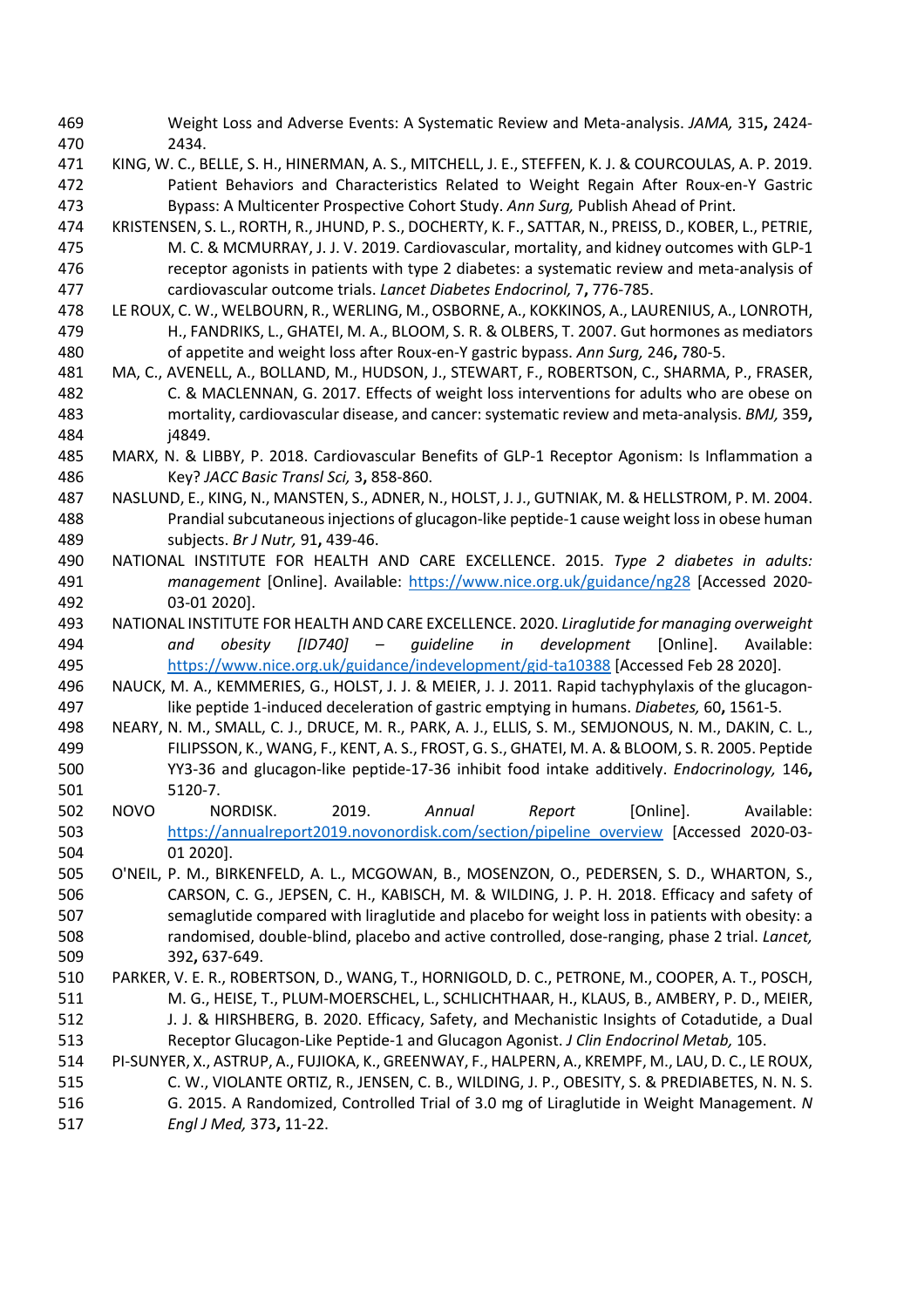- POTTS, J. E., GRAY, L. J., BRADY, E. M., KHUNTI, K., DAVIES, M. J. & BODICOAT, D. H. 2015. The Effect of Glucagon-Like Peptide 1 Receptor Agonists on Weight Loss in Type 2 Diabetes: A Systematic Review and Mixed Treatment Comparison Meta-Analysis. *PLoS One,* 10**,** e0126769.
- PRATLEY, R., AMOD, A., HOFF, S. T., KADOWAKI, T., LINGVAY, I., NAUCK, M., PEDERSEN, K. B., SAUGSTRUP, T., MEIER, J. J. & INVESTIGATORS, P. 2019. Oral semaglutide versus subcutaneous liraglutide and placebo in type 2 diabetes (PIONEER 4): a randomised, double-blind, phase 3a trial. *Lancet,* 394**,** 39-50.
- RANGWALA, S. M., D'AQUINO, K., ZHANG, Y. M., BADER, L., EDWARDS, W., ZHENG, S., ECKARDT, A., LACOMBE, A., PICK, R., MORENO, V., KANG, L., JIAN, W., ARNOULT, E., CASE, M., JENKINSON, C., CHI, E., SWANSON, R. V., KIEVIT, P., GROVE, K., MACIELAG, M., ERION, M. D., SINHAROY, R. & LEONARD, J. N. 2019. A Long-Acting PYY3-36 Analog Mediates Robust Anorectic Efficacy with Minimal Emesis in Nonhuman Primates. *Cell Metab,* 29**,** 837-843 e5.
- RUBINO, F., NATHAN, D. M., ECKEL, R. H., SCHAUER, P. R., ALBERTI, K. G., ZIMMET, P. Z., DEL PRATO, 531 S., JI, L., SADIKOT, S. M., HERMAN, W. H., AMIEL, S. A., KAPLAN, L. M., TARONCHER- OLDENBURG, G., CUMMINGS, D. E. & DELEGATES OF THE 2ND DIABETES SURGERY, S. 2016. Metabolic Surgery in the Treatment Algorithm for Type 2 Diabetes: A Joint Statement by International Diabetes Organizations. *Diabetes Care,* 39**,** 861-77.
- SCHAUER, P. R., BHATT, D. L., KIRWAN, J. P., WOLSKI, K., AMINIAN, A., BRETHAUER, S. A., NAVANEETHAN, S. D., SINGH, R. P., POTHIER, C. E., NISSEN, S. E., KASHYAP, S. R. & INVESTIGATORS, S. 2017. Bariatric Surgery versus Intensive Medical Therapy for Diabetes - 5- Year Outcomes. *N Engl J Med,* 376**,** 641-651.
- SCOTT, R. V. & BLOOM, S. R. 2018. Problem or solution: The strange story of glucagon. *Peptides,* 100**,** 36-41.
- SHANKAR, S. S., SHANKAR, R. R., MIXSON, L. A., MILLER, D. L., PRAMANIK, B., O'DOWD, A. K., WILLIAMS, D. M., FREDERICK, C. B., BEALS, C. R., STOCH, S. A., STEINBERG, H. O. & KELLEY, D. E. 2018. Native Oxyntomodulin Has Significant Glucoregulatory Effects Independent of Weight Loss in Obese Humans With and Without Type 2 Diabetes. *Diabetes,* 67**,** 1105-1112.
- SJÖSTRÖM, L. 2013. Review of the key results from the Swedish Obese Subjects (SOS) trial a prospective controlled intervention study of bariatric surgery. *Journal of internal medicine,* 273**,** 219-234.
- TAN, T., BEHARY, P., THARAKAN, G., MINNION, J., AL-NAJIM, W., ALBRECHTSEN, N. J. W., HOLST, J. J. & BLOOM, S. R. 2017. The Effect of a Subcutaneous Infusion of GLP-1, OXM, and PYY on Energy Intake and Expenditure in Obese Volunteers. *J Clin Endocrinol Metab,* 102**,** 2364-2372.
- TAN, T. M., FIELD, B. C., MCCULLOUGH, K. A., TROKE, R. C., CHAMBERS, E. S., SALEM, V., GONZALEZ MAFFE, J., BAYNES, K. C., DE SILVA, A., VIARDOT, A., ALSAFI, A., FROST, G. S., GHATEI, M. A. & BLOOM, S. R. 2013. Coadministration of glucagon-like peptide-1 during glucagon infusion in humans results in increased energy expenditure and amelioration of hyperglycemia. *Diabetes,* 62**,** 1131-8.
- TAN, T. M., SALEM, V., TROKE, R. C., ALSAFI, A., FIELD, B. C., DE SILVA, A., MISRA, S., BAYNES, K. C., DONALDSON, M., MINNION, J., GHATEI, M. A., GODSLAND, I. F. & BLOOM, S. R. 2014. Combination of peptide YY3-36 with GLP-1(7-36) amide causes an increase in first-phase insulin secretion after IV glucose. *J Clin Endocrinol Metab,* 99**,** E2317-24.
- THARAKAN, G., BEHARY, P., WEWER ALBRECHTSEN, N. J., CHAHAL, H., KENKRE, J., MIRAS, A. D., AHMED, A. R., HOLST, J. J., BLOOM, S. R. & TAN, T. 2017. Roles of increased glycaemic variability, GLP-1 and glucagon in hypoglycaemia after Roux-en-Y gastric bypass. *Eur J Endocrinol,* 177**,** 455-464.
- THONDAM, S. K., DAOUSI, C., WILDING, J. P., HOLST, J. J., AMEEN, G. I., YANG, C., WHITMORE, C., MORA, S. & CUTHBERTSON, D. J. 2017. Glucose-dependent insulinotropic polypeptide promotes lipid deposition in subcutaneous adipocytes in obese type 2 diabetes patients: a maladaptive response. *Am J Physiol Endocrinol Metab,* 312**,** E224-E233.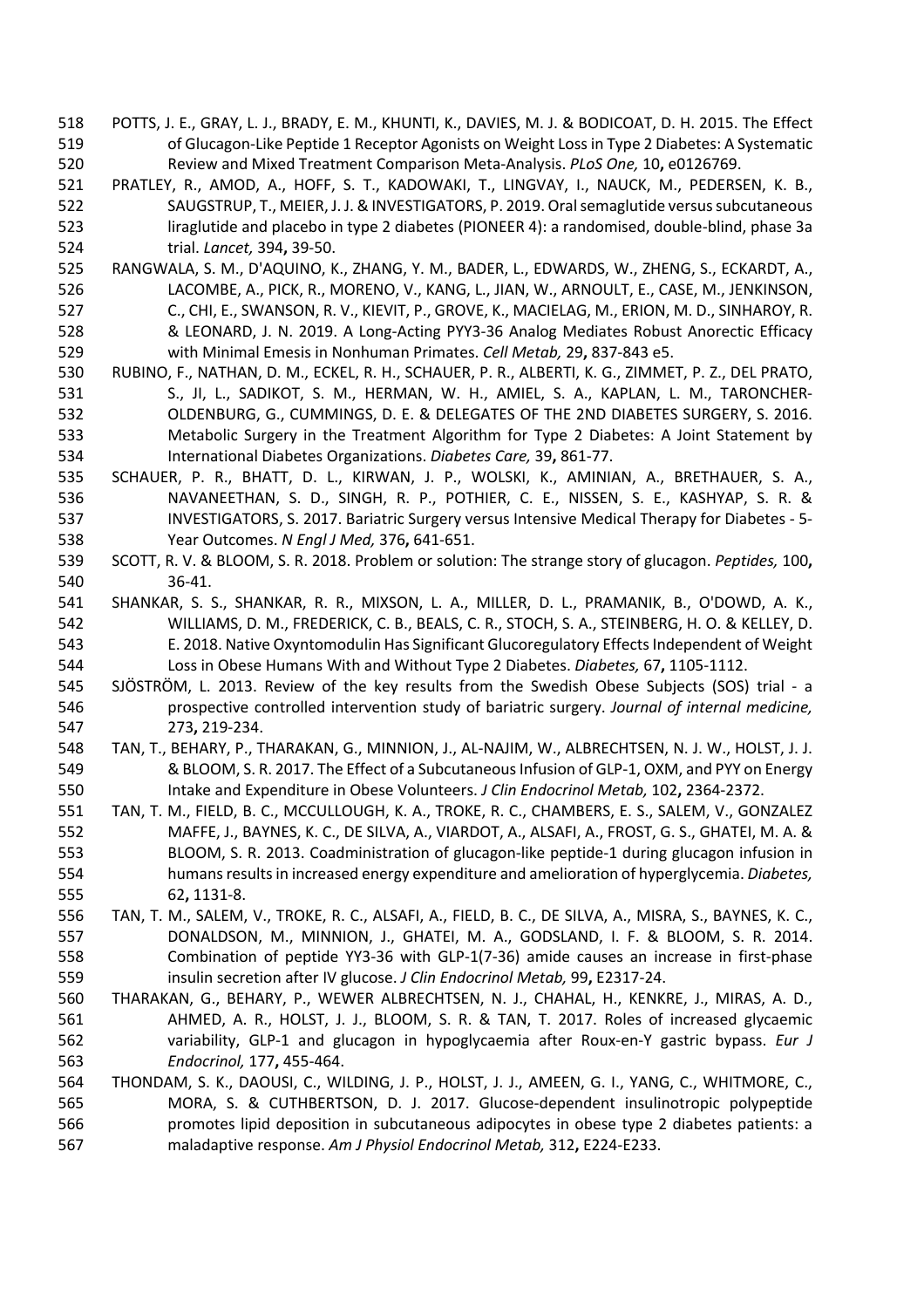- TILLNER, J., POSCH, M. G., WAGNER, F., TEICHERT, L., HIJAZI, Y., EINIG, C., KEIL, S., HAACK, T., WAGNER, M., BOSSART, M. & LARSEN, P. J. 2019. A novel dual glucagon-like peptide and glucagon receptor agonist SAR425899: Results of randomized, placebo-controlled first-in-human and first-in-patient trials. *Diabetes Obes Metab,* 21**,** 120-128.
- TSCHOP, M. H., FINAN, B., CLEMMENSEN, C., GELFANOV, V., PEREZ-TILVE, D., MULLER, T. D. & DIMARCHI, R. D. 2016. Unimolecular Polypharmacy for Treatment of Diabetes and Obesity. *Cell Metab,* 24**,** 51-62.
- WADDEN, T. A., HOLLANDER, P., KLEIN, S., NISWENDER, K., WOO, V., HALE, P. M., ARONNE, L. & INVESTIGATORS, N. N. 2013. Weight maintenance and additional weight loss with liraglutide after low-calorie-diet-induced weight loss: the SCALE Maintenance randomized study. *Int J Obes (Lond),* 37**,** 1443-51.
- WORLD HEALTH ORGANISATION. 2020. *Obesity and Overweight: Fact Sheet* [Online]. Available: https://www.who.int/news-room/fact-sheets/detail/obesity-and-overweight [Accessed 2020-03-03 2020].
- WYNNE, K., PARK, A. J., SMALL, C. J., MEERAN, K., GHATEI, M. A., FROST, G. S. & BLOOM, S. R. 2006. Oxyntomodulin increases energy expenditure in addition to decreasing energy intake in overweight and obese humans: a randomised controlled trial. *Int J Obes (Lond),* 30**,** 1729-36.